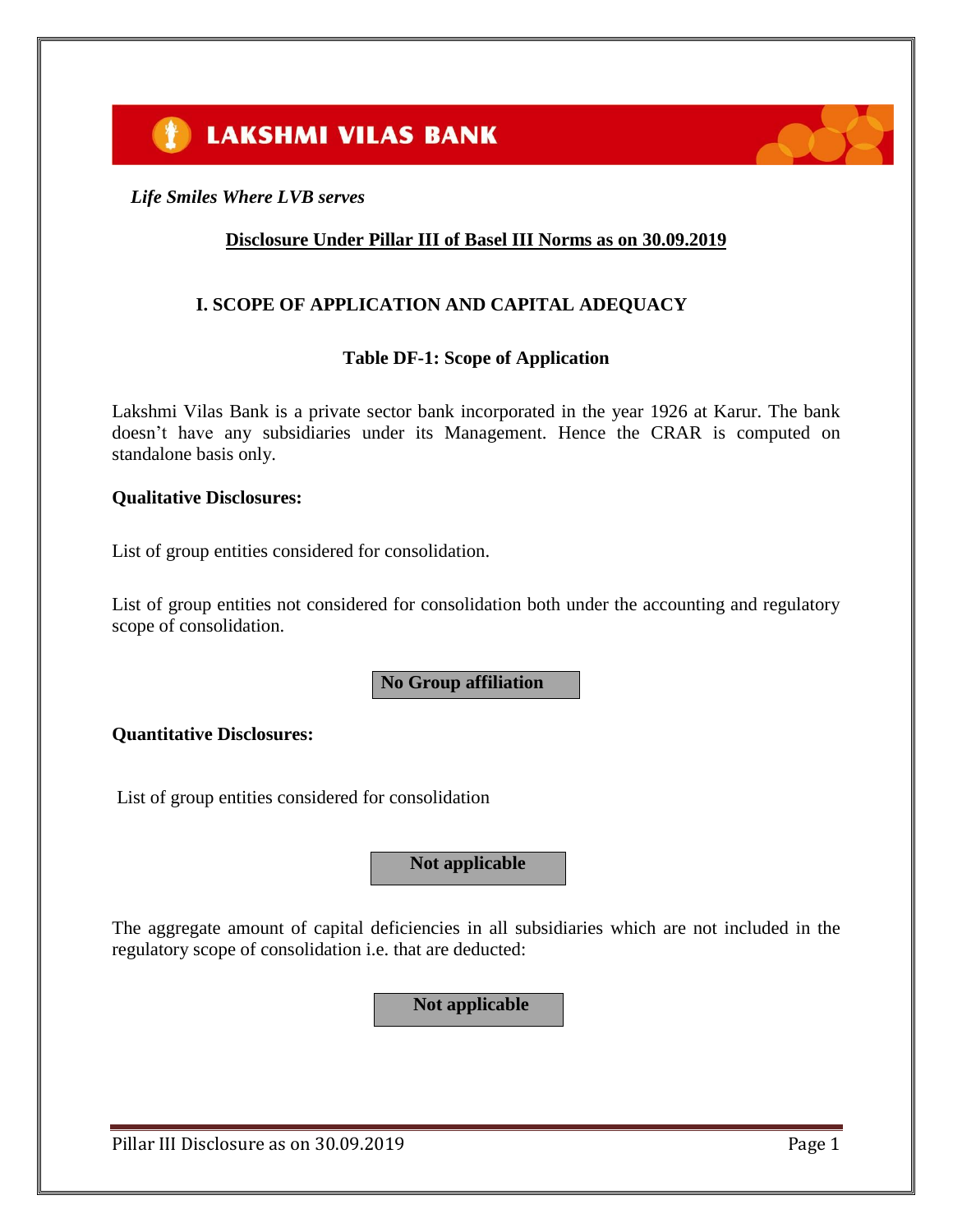The aggregate amounts (e.g. current book value) of the bank's total interests in insurance entities, which are risk-weighted:

# **Not applicable**

Any restrictions or impediments on transfer of funds or regulatory capital within the banking group:

**Not applicable**

# **Table DF-2 – Capital Adequacy**

#### **Qualitative Disclosures:**

### **A summary discussion of the bank's approach for assessing the adequacy of its capital to support current and future activities.**

As per Basel III guidelines, the Bank is required to maintain a minimum Capital to Risk Weighted Assets Ratio (CRAR) of 10.875%. The given minimum capital requirement includes capital conservative buffer of 1.875%. The total capital to Risk Weighted Assets Ratio (CRAR) as per Basel III guidelines works to 5.56% as on 30.09.2019 (As against the minimum regulatory requirement of 10.875%). The tier I CRAR stood at 3.56%.

#### **Quantitative Disclosures:**

|                           | <b>Number of Equity</b> | <b>Face Value Per</b> | <b>Amount in</b> |
|---------------------------|-------------------------|-----------------------|------------------|
| <b>Particulars</b>        | <b>Shares</b>           | share                 | lakhs            |
| <b>Authorized Capital</b> | 65,00,00,000            | O                     | 65000.00         |
| <b>Issued Capital</b>     | 33,87,32,277            | 0                     | 33873.23         |
| <b>Subscribed Capital</b> | 33,67,13,751            | O                     | 33671.38         |
| Called up/paid up Capital | 33,67,13,751            |                       | 33671.38         |

The Bank's shares are listed on the National Stock Exchange Limited (NSE) and Bombay Stock Exchange Limited (BSE).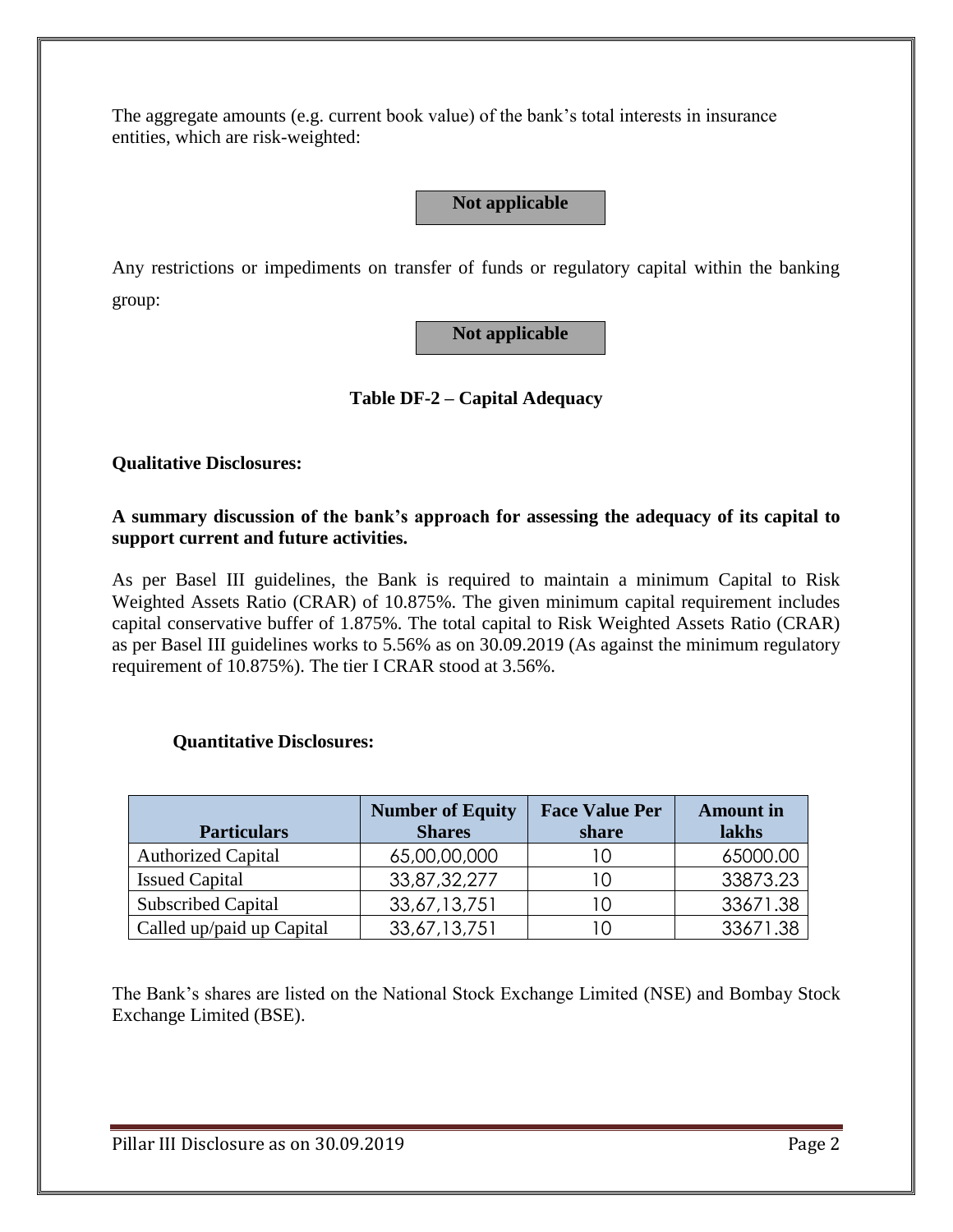# **Break up of capital funds:** (₹ **in lakhs**)

| A. Tier I Capital Elements                            |           |
|-------------------------------------------------------|-----------|
| 1. Paid up capital                                    | 33671.38  |
| 2. Reserves and surplus                               | 103139.76 |
| 3. Gross Tier I Capital                               | 136811.14 |
| 4. Less (Intangible Assets) including DTA adjustments | 78823.60  |
| 5. Net Tier I Capital                                 | 57987.54  |
| <b>B.</b> Tier II Capital Elements                    |           |
| General Provisions and Loan loss Reserve              | 9846.79   |
| 2. Subordinated Debt (Lower Tier II bonds)            | 28710.00  |
| 3. Provision for restructured advances                | 1.37      |
| 4. Provision for unhedged foreign currency exposure   | 71.03     |
| 5. Total Tier II capital                              | 38629.19  |

# **Break up of Capital Requirements**:

**(**` **in lakhs)**

| <b>Risk Type</b>                                 |            |
|--------------------------------------------------|------------|
| b) Capital requirements for Credit Risk          | 139487.53  |
| Portfolios subject to standardized approach      |            |
| Cash & Bank                                      | 2429.06    |
| <b>Loans and Advances</b>                        | 118807.28  |
| <b>Fixed Assets</b>                              | 4949.93    |
| <b>Other Assets</b>                              | 7522.85    |
| Off Balance sheet Exposure                       | 5778.41    |
| c) Capital requirements for Market Risk          | 18079.85   |
| <b>Standardized Duration approach</b>            |            |
| Interest Rate Risk (Including swaps)             | 15319.91   |
| <b>Contracts (Including Forex Open Position)</b> | 741.63     |
| <b>Equity Risk</b>                               | 2018.31    |
| d) Capital requirements for Operational Risk     | 19768.10   |
| Basic Indicator approach                         | 19768.10   |
| Total Risk weight Assets (b+c+d)*100/10.875      | 1630671.22 |
| <b>Total Eligible Capital Funds for CRAR</b>     | 90600.96   |
| <b>CRAR (Basel III)</b>                          | 5.56%      |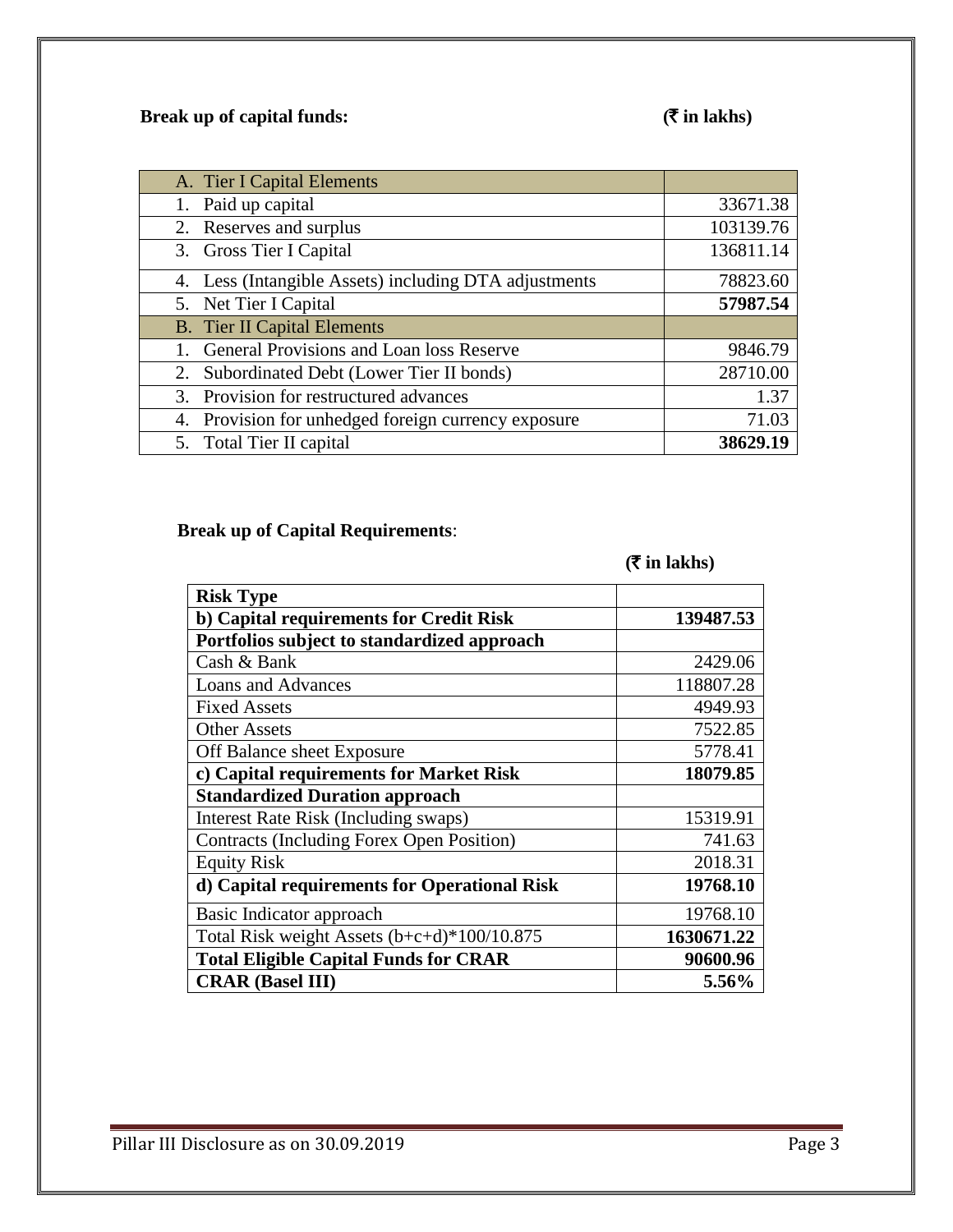# **e) Common Equity Tier 1, Tier I and Total Capital ratios:**

| <b>Common Equity Tier I - CRAR</b> | $3.56\%$ |
|------------------------------------|----------|
| <b>Tier I CRAR</b>                 | $3.56\%$ |
| <b>Total CRAR</b>                  | 5.56%    |

For the top consolidated group; and for significant bank subsidiaries - Not applicable

# **II. Risk Exposure and Assessment**

#### **General Qualitative Disclosure requirement:**

The robustness of risk management framework of the Bank is being achieved mainly from identification/ assessment/ measurement and monitoring of various risks and managing on a continuous basis. The Bank strives to update the practices, policies and process involving risk by benchmarking itself to the best practices in risk management**.** Accordingly steps are being planned into the future under guidance of the Board.

The Bank has in place a Risk Management Committee of the Board of Directors, basis the regulatory requirement for listed entities**.** The Board is responsible for framing, implementing and monitoring of Risk Management framework in the bank. For operational convenience, it has delegated its powers to various committees as shown below.

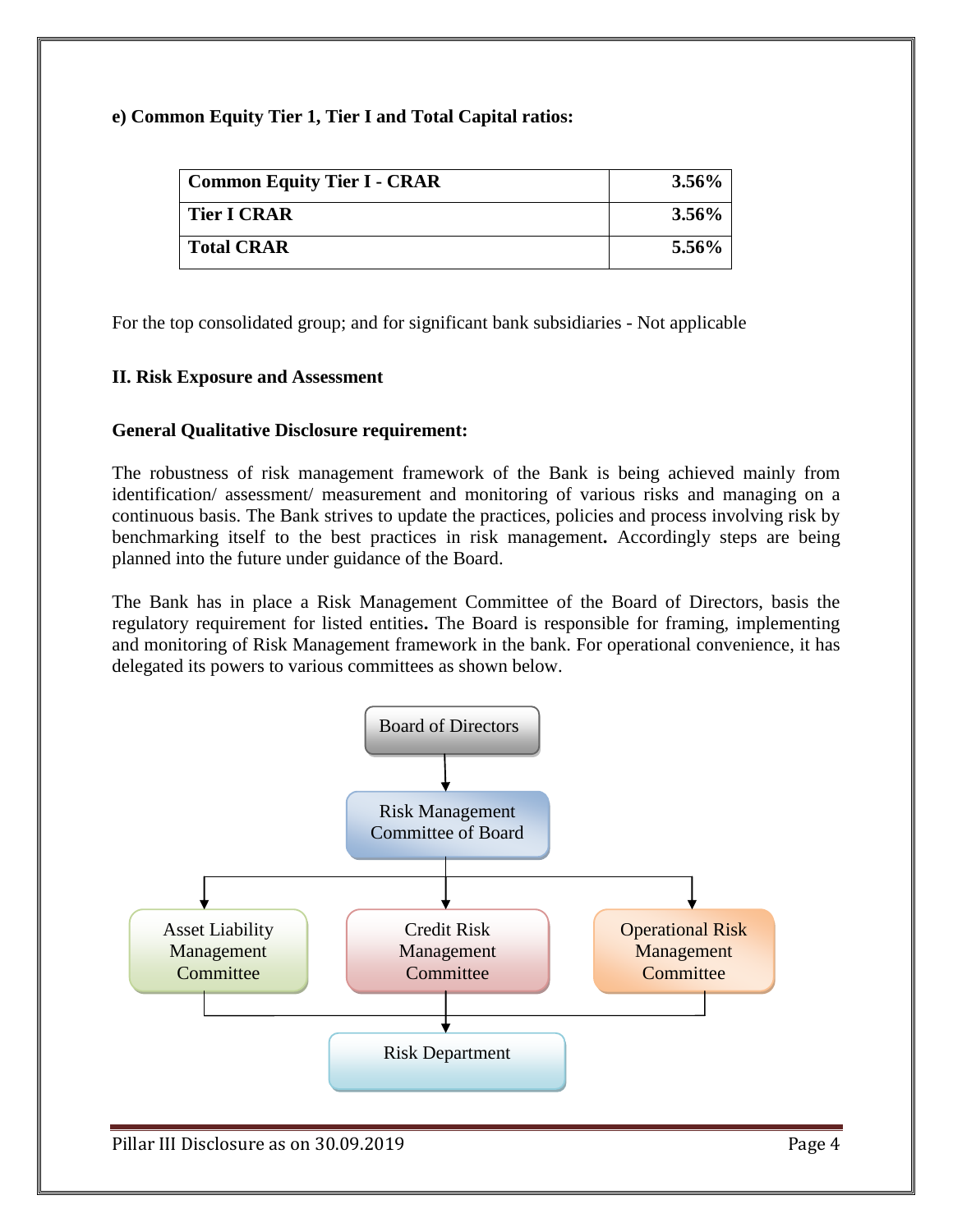The risk management processes are guided by well-defined policies appropriate for various risk categories viz., credit risk, market risk, and operational risk as per the respective regulatory and business requirements. Various policies such as Investment policy, Forex policy, ALM policy, Stress testing policy, Credit Risk Management Policy have been put in place to measure; mitigate the various risks with acceptable levels. The Bank has laid down Stress Testing policy to measure impact of adverse stress scenarios on the adequacy of capital and profit.

### **Organization Structure of Risk Department**

The Risk Department is headed by Chief Risk Officer who reports to the Managing Director and CEO of the Bank. The activities of the Risk Department are being overseen by the Risk Management Committee of the Board. The Department has separate team for individual areas of risk.

# **Credit Risk:**

Credit risk is the risk of financial loss if a client, issuer of securities that the Bank holds or any other counterparty fails to meet its contractual obligations. Credit Risk arises from all transactions that give rise to actual, contingent or potential claims against any counterparty, borrower or obligor. The goal of credit risk management is to achieve reasonable levels of risk acceptable on the credit portfolio and generate risk-adjusted return on capital, targeted portfolio asset quality and management of the credit risk inherent in individual exposures as well as at the portfolio level. The emphasis is placed both on evaluation and management of risk at the individual exposures and analysis of the portfolio behavior.

# **Credit Risk Management policy:**

A comprehensive Credit risk management policy is put in place and the same has been approved by Board. The Credit risk strategy of the bank is based on Risk appetite and risk-return profile and it is being reviewed yearly in CRM policy,. The strategy of the bank shall provide continuity in approach considering cyclical approach of the economy and the resulting shifts in the composition and quality of the overall credit portfolio. It shall also include a statement of the banks willingness to grant credit based on exposure type (for example, commercial, consumer, real estate,etc.,), economic sector (e.g. textile, iron etc.), geographical location, currency, maturity, anticipated profitability, identification of target markets / business sectors (like priority sector lending) and the overall credit portfolio composition.

#### **Credit sanction and approval processes:**

The Bank has put in place a structured credit approval process, including a well-established procedure of comprehensive credit appraisal. Every extension of credit facility or material change of a credit facility to any counterparty requires credit approval at the appropriate authority level. The Bank has a multi-tier structure for sanction of credit proposals, with in delegation of lending powers at various levels of officers & executives, duly approved by Board.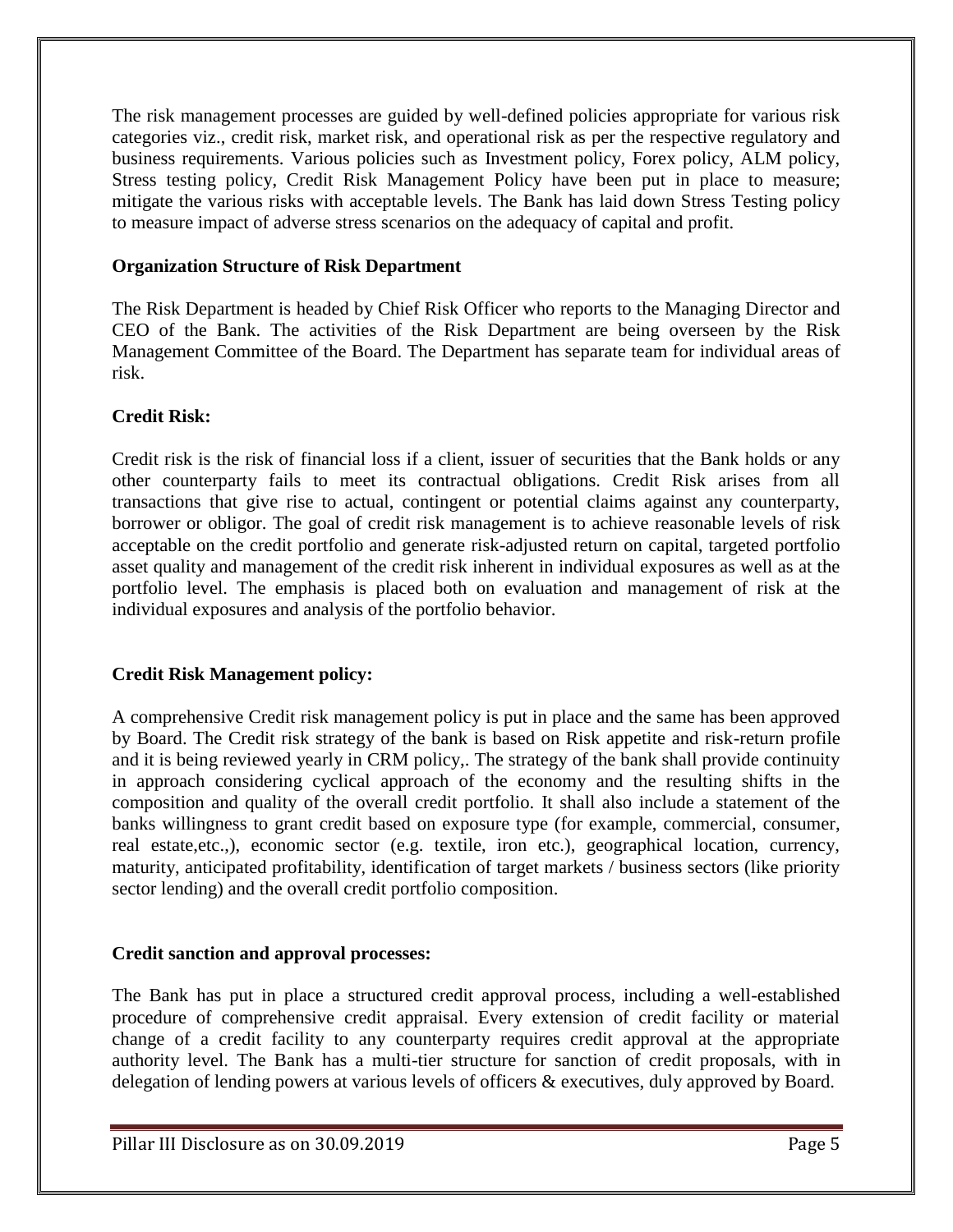The powers vested at each level depend on the quantum and type of the loan facility, Credit rating of the borrower and the overall exposure to the borrower/group.

# **Credit Rating System:**

Internal risk rating remains the foundation of the credit assessment process, providing standardization and objectivity to the process. All sanctioning processes including the delegation of powers are linked to the ratings and the sizes of the exposure. The monitoring frequency applicable to the exposure also depends on the rating of the exposure. Individual borrower exposure ceilings linked to the internal rating and sector specific caps are laid down in the Credit policy to avoid concentration risk. Both credit and market risk expertise are combined to manage risks arising out of traded credit products such as bonds and market benchmarking related lending transactions.

Key sectors are analyzed in detail to suggest strategies for business, considering both risks and opportunities. Such analysis is reviewed by the Credit Risk Management Committee/ RMC B / Various Credit Sanctioning Committees to arrive at the appropriate industry ceilings as well as define the origination and account management strategy for the sector. The Risk Management Committee of the Board periodically reviews the impact of the plausible stress scenarios covering inter alia increased regulatory prescriptions on provisioning requirements, rating downgrades, or drop in the asset values in case of secured exposures etc. on the portfolio. With a view to improve the credit quality, the approval of internal rating is now vested with Risk Department. During the year bank has also put in place a revised internal credit rating system from a reputed agency.

# **Credit review and monitoring:**

Bank has a dedicated monitoring department which looks after review and monitoring of bank's credit portfolio. The Bank has a system under which the lending powers exercised by delegated authority are reported to and reviewed by a higher authority under the Internal Loan Review Mechanism. The Pre-disbursement and post-disbursement processes have also been significantly improved through standardization and Centralization.

# **Market Risk:**

Market risk is the risk of losses in 'on and off-balance sheet' positions arising from the movements in market price as well as the volatilities of those changes, which may impact the Bank's earnings and capital. The risk may pertain to interest rate related instruments (Interest rate risk), equities (equity price risk) and foreign exchange rate risk (currency risk). Market Risk for the Bank emanates from its trading and investment activities, which are undertaken both for the customers and on a proprietary basis. The Bank adopts a comprehensive approach to market risk management for its banking book as well as its trading book for its operations. The market risk management framework of the Bank provides necessary inputs regarding the extent of market risk exposures, the performance of portfolios vis-a- vis the market risk limits and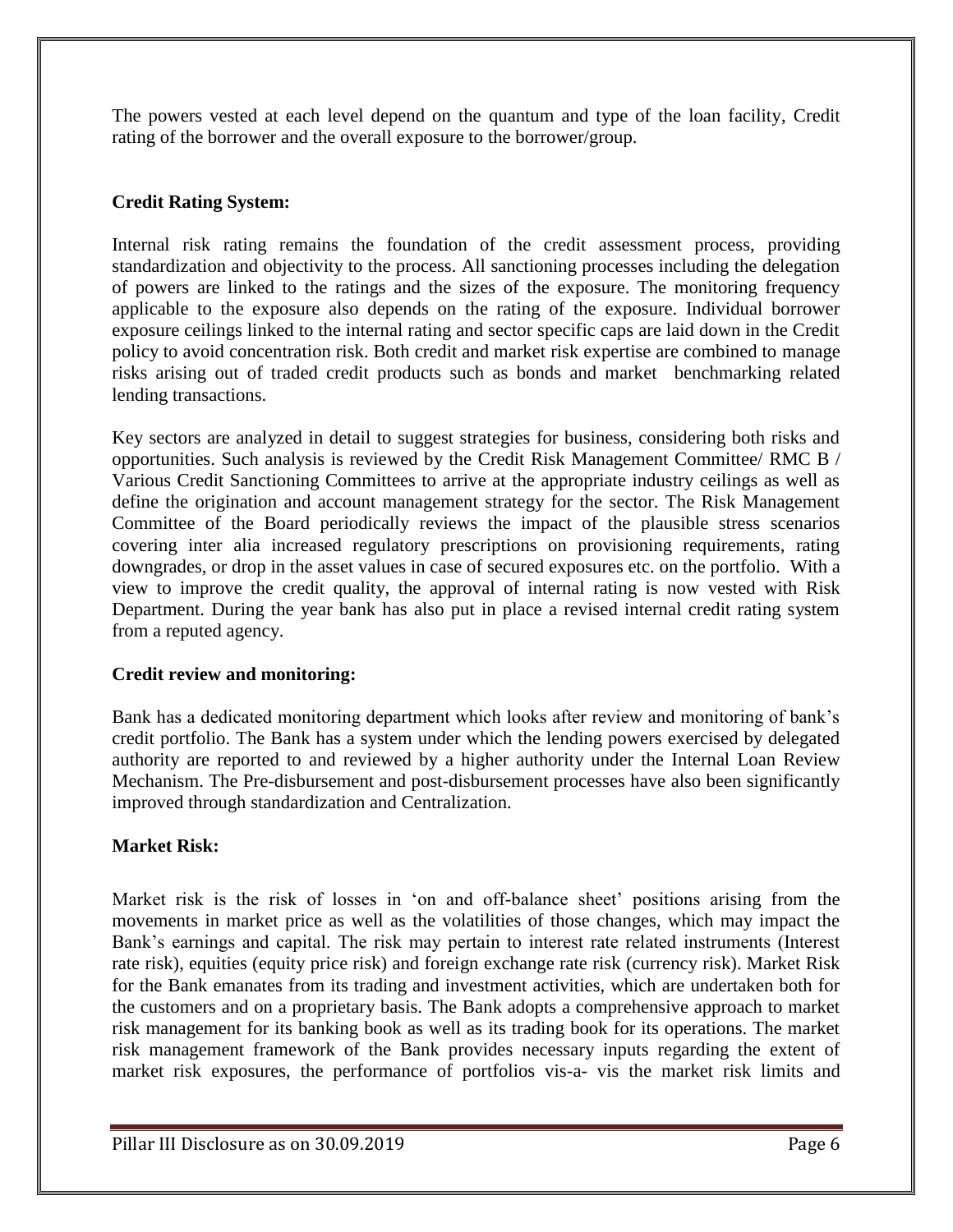comparable benchmarks, which provides guidance to the business in optimizing the risk-adjusted rate of return of the Bank's trading and investment portfolio.

Market risk management is guided by well laid down policies, guidelines, processes and systems for the identification, measurement, monitoring and reporting of exposures against various risk limits set in accordance with the risk appetite of the Bank. Treasury Mid-office independently monitors the Bank's investment and trading portfolio in terms of risk limits stipulated in the Market Risk Management. The bank is also investing in better systems to address operational and IT risks and help improve monitoring of market risk.

#### **Operational Risk**

Operational risks may emanate from inadequate and/or missing controls in internal processes, people and systems or from external events or a combination of all the four. The Bank has in place an Operational Risk Management (ORM) Policy to manage the operational risk in an effective, efficient and proactive manner. The policy aims at assessing and measuring the magnitude of risks, monitoring and mitigating them through well-defined framework and governance structure.

The RMC at the apex level is the policy making body and is supported by the Operational Risk Management Committee (ORMC) responsible for the implementation of the Operational Risk framework of the Bank and the management of operational risks across the Bank.

All new products and processes, as well as changes in existing products and processes are subjected to risk evaluation by the Bank's Product and Change Management Committee. Outsourcing arrangements are examined and approved by the Outsourcing Committee of the Bank. The IT Systems and Security Committee/ Cyber Risk Committee of the Bank provide directions for mitigating operational risk in the information systems/ cyber issues. Comprehensive frameworks and processes help the Bank in managing and mitigating such risks.

The Bank has set up a comprehensive Operational Risk Management / Measurement System for identifying, documenting, assessing, measuring and periodic monitoring of various risks and controls linked to various processes.

The Business Continuity Management Committee (BCMC) exercises oversight on the implementation of the approved Business Continuity plan (BCP) framework, which has been put in place to ensure continuity of service for its customer base.

Further, the bank continuously examines its risk governance framework, the risk management practices, availability of adequate resources, appropriate systems and continuously strives to improve all these aspects. For example- Ensuring a strong set of experienced and skilled officials in Risk, strengthening the risk management at its Regions, acquiring improvised risk systems and continuously improving risk processes/ tools to be able to have the best of risk management practices in the globe.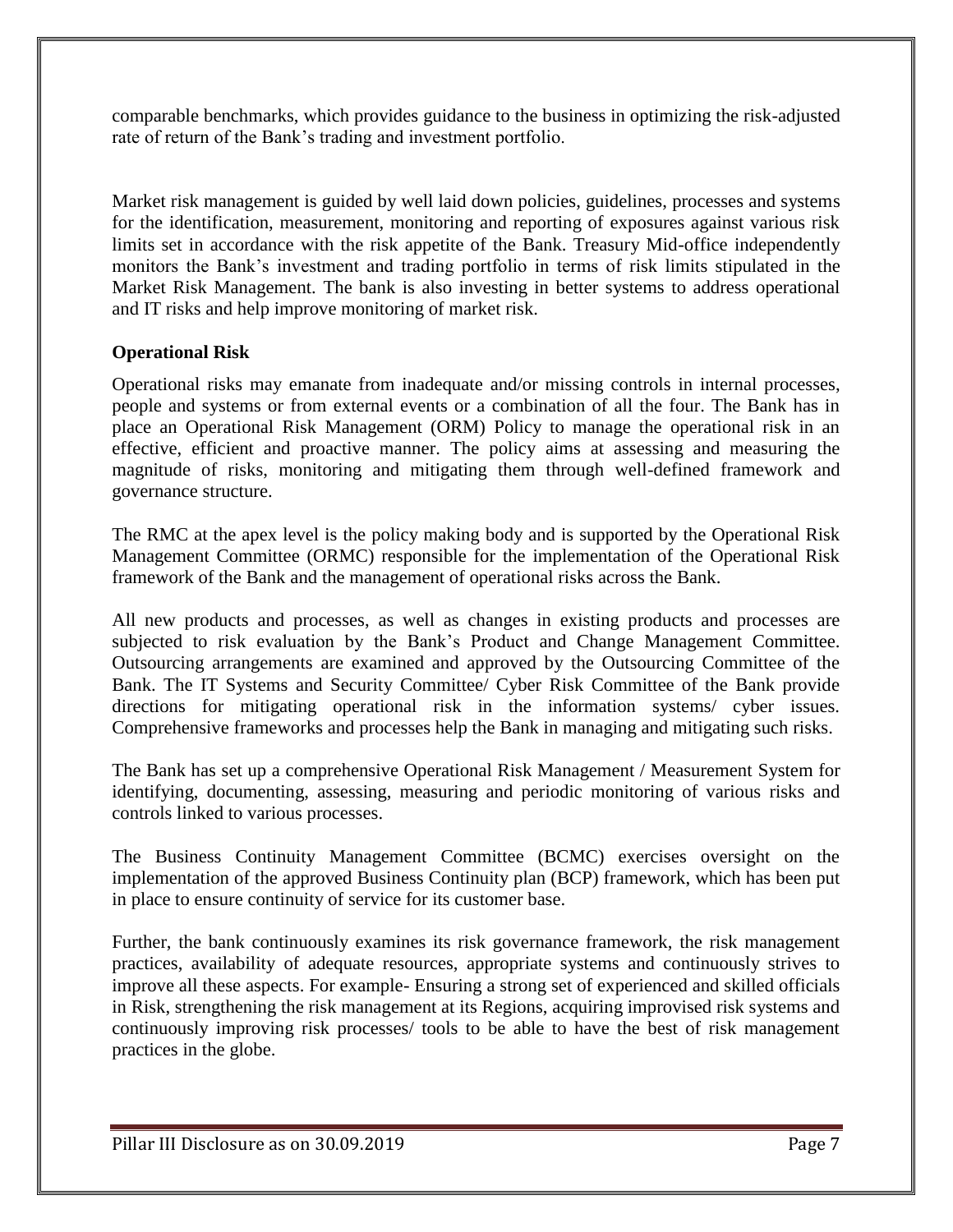#### **Interest Rate Risk in Banking Book**

Interest Rate Risk is measured in two different ways. Earnings perspective using Traditional Gap Analysis is to assess the impact of adverse movement in interest rate on the Net Interest Income (Earnings at Risk) and economic value perspective using Duration Gap Analysis to assess the impact of adverse movement in interest rate on the market value of Bank's equity.

ALM policy will manage and monitor the limits / guidance values / target set on interest rate risk of the Banking Book. RMC-B and ALCO at the executive level are responsible for efficient and effective management of Interest rate risk in Banks business.

#### **Scope and nature of risk reporting / measurement systems**

The Duration/ Modified duration mainly depends on coupon, maturity and periodicity of payment of installments. Since the modified duration of the liabilities is less compared to the modified duration of assets, there would be fall in the equity value under major stress. Modified duration of Equity is calculated on a quarterly basis. The Stress loss for Interest rate risk in banking book is assessed based on drop in the Market value of equity under 200 bps changes in interest rate. The results of Traditional Gap analysis and Duration Gap analysis including the adherence to tolerance limit set in this regard like , Buckets, Dynamic Liquidity, LCR, Bulk deposit, Retail term deposits are monitored and the same has been placed before ALCO/RMC-B level.

# **Liquidity Risk**

Liquidity is a bank's capacity to fund increase in assets and meet both expected and unexpected cash and collateral obligations at reasonable cost and without incurring unacceptable losses. Liquidity risk is the inability of a bank to meet such obligations as they become due, without adversely affecting the bank's financial condition. The Asset Liability Management policy of the Bank stipulates a broad framework for liquidity risk management to ensure that the Bank is in a position to meet its liquidity obligations as well as to withstand a period of liquidity stress from bank-level factors, market-wide factors or a combination of both.

The liquidity profile of the Bank is monitored on a static as well as on a dynamic basis by using the gap analysis technique supplemented by monitoring of key liquidity ratios and conduct of liquidity stress tests periodically.

The Bank has integrated into the asset liability management framework, the liquidity risk management guidelines issued by RBI pursuant to the Basel III framework on liquidity standards. The Bank maintains the regulatory mandated LCR as per the transitional arrangement laid down by RBI and also ensures adherence to RBI guidelines on monitoring and management of liquidity including liquidity ratios.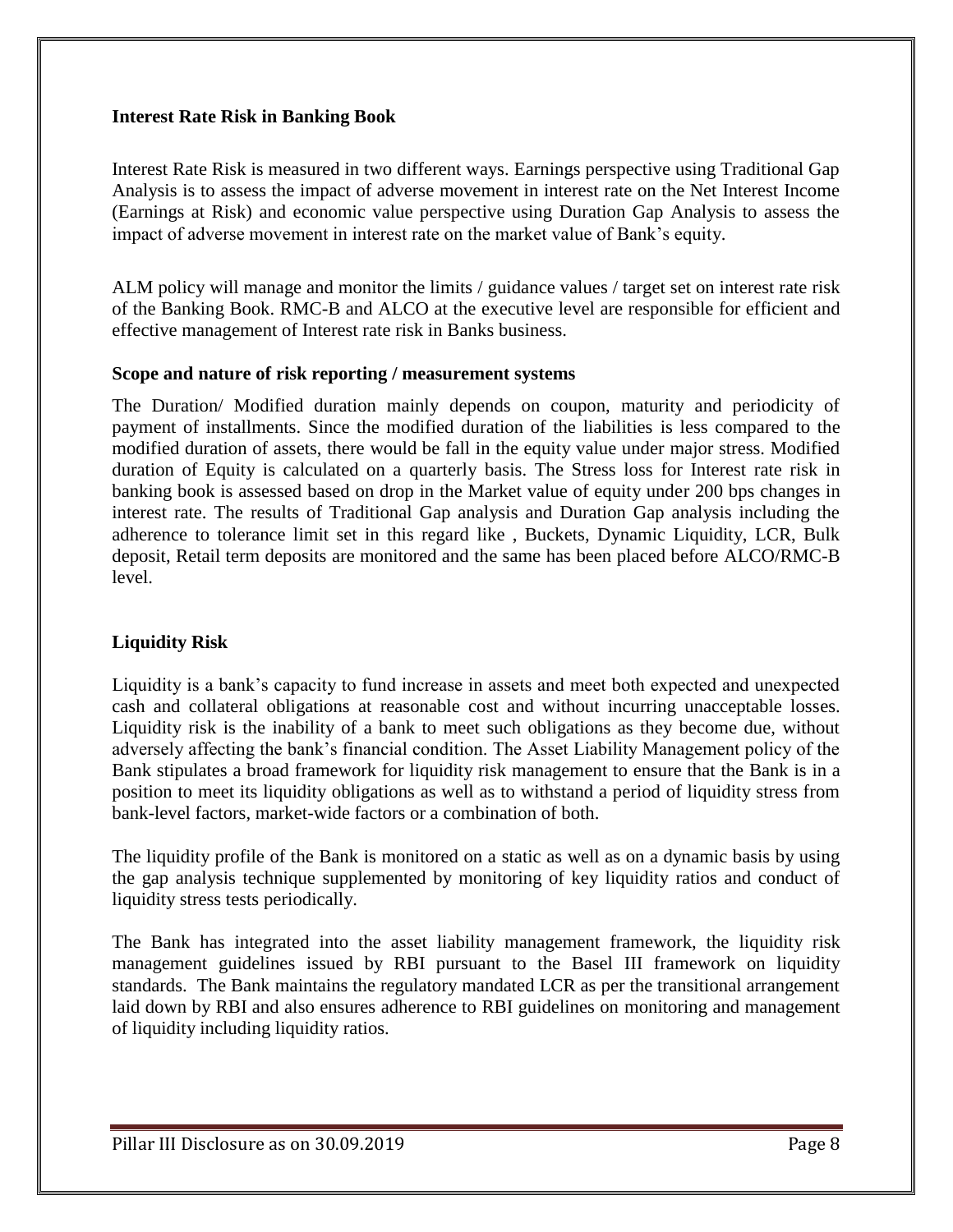# **TABLE DF-3: Credit Risk**

#### **Credit Risk: General Disclosures**

#### **Qualitative Disclosures**

The general qualitative disclosure requirement with respect to credit risk, Includes the definitions of Past Due, NPA of a loan or a advance and impaired assets (For Accounting Purposes), Out of order and Overdue. These definitions are as per the extant guidelines of Reserve Bank of India.

#### **Credit Risk**

Credit risk in simple terms is the potential that bank's borrower or counterparty will fail to meet its obligations in accordance with agreed terms.

Credit risk is defined as the possibility of losses associated with default in repayment or diminution in the credit quality of borrowers or counterparties or diminution in the value of primary and/or collateral assets. In a bank's portfolio, losses stem from outright default due to inability or unwillingness of a customer or counterparty to meet commitments in relation to lending, trading, settlement and other financial transactions.

#### **Discussion of the Bank's Credit risk management policy**

The Board level approved Credit Risk Management Policy is put in place. The goal of the policy is to ensure that it is within the acceptable risk appetite and tolerance limit set by the bank. It manages the credit risk inherent in the entire portfolio as well as the risk in individual credits or transactions and it encompasses identification, measurement, monitoring and control of the credit risk exposures. Further it deals the structure, governance, framework, and processes for effective and efficient management of the Credit risk.

#### **Quantitative Disclosures**

#### **Credit Exposure:-**

| <b>Credit Risk Exposures</b> | $(\bar{\tau}$ In Lacs) |
|------------------------------|------------------------|
| Fund Based *                 | 1994171.19             |
| Non Fund Based **            | 178966.22              |
| Total Fund & Non Fund Based  | 2173137.41             |

\* It excludes fixed assets, other assets, cash, bank balances, balance with RBI and investments under HTM category.

\*\* Exposure without revaluation.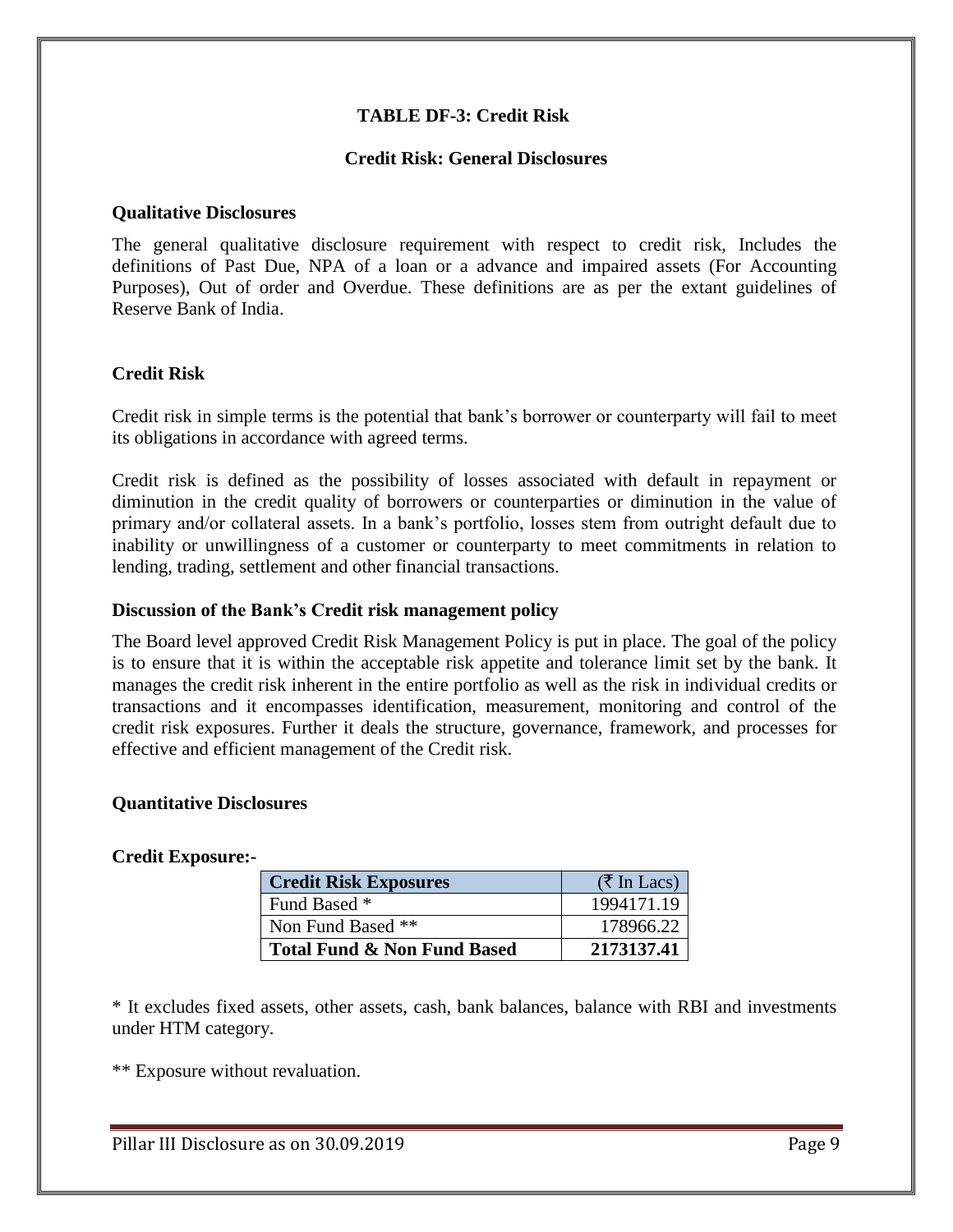**Geographic wise Distribution of Exposures:-**

| <b>State Name</b>    | <b>Funded</b><br><b>Exposure</b> | <b>Non Funded</b><br><b>Exposure</b> | <b>Total Exposure</b> |
|----------------------|----------------------------------|--------------------------------------|-----------------------|
| Andhra Pradesh       | 131443.99                        | 3057.30                              | 134501.29             |
| Chandigarh           | 23.09                            | 0.00                                 | 23.09                 |
| Chhattisgarh         | 3976.23                          | 10.50                                | 3986.73               |
| Gujarat              | 26126.27                         | 3581.38                              | 29707.65              |
| Haryana              | 7158.93                          | 1446.08                              | 8605.01               |
| Jharkhand            | 2767.51                          | 0.00                                 | 2767.51               |
| Karnataka            | 229191.88                        | 9061.77                              | 238253.64             |
| Kerala               | 139074.77                        | 80.94                                | 139155.71             |
| Madhya Pradesh       | 3151.08                          | 32.00                                | 3183.08               |
| Maharashtra          | 380473.02                        | 19634.24                             | 400107.26             |
| Delhi                | 67115.77                         | 36775.28                             | 103891.06             |
| Odisha               | 1093.34                          | 8.91                                 | 1102.26               |
| Puducherry           | 8590.85                          | 310.34                               | 8901.19               |
| Punjab               | 8.45                             | 0.00                                 | 8.45                  |
| Rajasthan            | 2773.97                          | 70.00                                | 2843.97               |
| Tamilnadu            | 760568.53                        | 80917.42                             | 841485.95             |
| Telangana            | 141732.48                        | 18484.90                             | 160217.38             |
| <b>Uttar Pradesh</b> | 547.44                           | 24.35                                | 571.79                |
| West Bengal          | 88353.58                         | 5470.81                              | 93824.39              |
| <b>Total</b>         | 1994171.19                       | 178966.22                            | 2173137.41            |

 $($  $\bar{\tau}$  in lakhs)

# **Industry Wise distribution of Exposures:-**

 $(\bar{\tau}$  in lakhs)

| S.<br>No. | <b>Industry Name</b>                   | <b>Funded</b><br><b>Exposure</b> | <b>Non Funded</b><br><b>Exposure</b> | <b>Total</b><br><b>Exposure</b> | % to total<br><b>Exposure</b> |
|-----------|----------------------------------------|----------------------------------|--------------------------------------|---------------------------------|-------------------------------|
| 1.        | All Engineering                        | 24315.01                         | 1177.60                              | 25492.61                        | 1.17                          |
| 2.        | <b>Basic Metal and Metal Products</b>  | 75650.24                         | 686.81                               | 76337.05                        | 3.51                          |
| 3.        | <b>Beverages</b>                       | 27387.8                          | 1750.66                              | 29138.46                        | 1.34                          |
| 4.        | <b>Cement</b> and Cement Products      | 20613.17                         | 344.24                               | 20957.41                        | 0.96                          |
| 5.        | <b>Chemicals and Chemical Products</b> | 15484.33                         | 25.60                                | 15509.93                        | 0.71                          |
| 6.        | Construction                           | 15.00                            | 0.00                                 | 15.00                           | 0.00                          |
| 7.        | Food Processing                        | 8769.85                          | 0.01                                 | 8769.86                         | 0.40                          |
| 8.        | Gems and Jewellery                     | 7167.19                          | 143.00                               | 7310.19                         | 0.34                          |
| 9.        | Glass & Glassware                      | 2964.32                          | 0.00                                 | 2964.32                         | 0.14                          |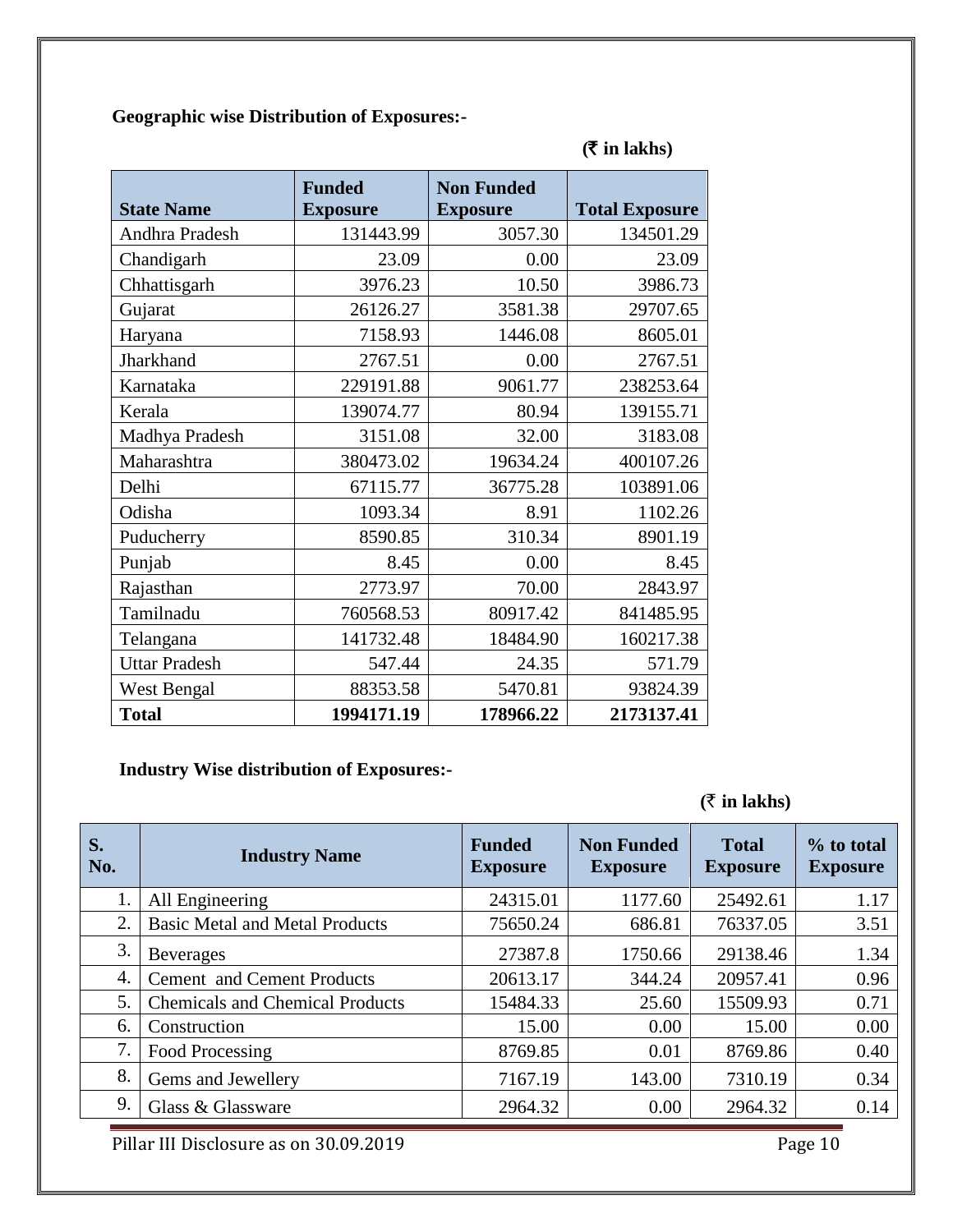| 10. | Infrastructure                        | 119347.75  | 27238.17  | 146585.92  | 6.75  |
|-----|---------------------------------------|------------|-----------|------------|-------|
| 11. | Leather and Leather products          | 358.61     | 0.00      | 358.61     | 0.02  |
| 12. | Mining and Quarrying                  | 5484.57    | 151.31    | 5635.88    | 0.26  |
| 13. | Paper and Paper Products              | 6160.90    | 221.52    | 6382.42    | 0.29  |
| 14. | Petroleum                             | 832.00     | 0.00      | 832.00     | 0.04  |
| 15. | Rubber, Plastic and their Products    | 2721.74    | 19.89     | 2741.63    | 0.13  |
| 16. | Textiles                              | 93562.21   | 5896.33   | 99458.54   | 4.58  |
| 17. | Vehicles, Vehicle Parts and Transport |            |           |            |       |
|     | Equipments                            | 2569.23    | 9.54      | 2578.77    | 0.12  |
| 18. | Wood and Wood Products                | 9862.68    | 5867.04   | 15729.72   | 0.72  |
|     | Other industries                      | 22495.00   | 485.49    | 22980.49   | 1.06  |
|     | <b>Residual Advances</b>              | 1548409.62 | 134949.00 | 1683358.62 | 77.46 |
|     | <b>Total</b>                          | 1994171.19 | 178966.22 | 2173137.41 |       |

Note: The industries break-up given on the same lines as prescribed for DSB returns. Residual advances are educational loans, Housing loans, Gold loans, Loan against deposits, Personal loan, staff loan, consumer loans, vehicle loans, etc., The Industries which has crossed 5% of gross credit exposure are:

a) Infrastructure- 6.75%

# **Residual maturity breakup of assets (**` **in lakhs)**

| <b>Bucket</b>           | $\mathbf{Cash}$ | <b>Balance</b><br>with RBI | <b>Balance with</b><br><b>Other Banks</b> | <b>Investments</b> | <b>Advances</b> | <b>Fixed</b><br><b>Assets</b> | <b>Other</b><br><b>Assets</b> |
|-------------------------|-----------------|----------------------------|-------------------------------------------|--------------------|-----------------|-------------------------------|-------------------------------|
| <b>Overdue to Day 1</b> | 428.52          | 11.44                      | 47.89                                     | 599.48             | 225.77          | 0.00                          | 2.70                          |
| 2-7 Days                | 0.00            | 23.76                      | 0.00                                      | 169.42             | 673.75          | 0.00                          | 75.05                         |
| 8-14 Days               | 0.00            | 27.18                      | 0.00                                      | 107.10             | 791.40          | 0.00                          | 4.86                          |
| <b>15-30 Days</b>       | 0.00            | 16.30                      | 0.00                                      | 64.21              | 1124.95         | 0.00                          | 178.43                        |
| <b>31-60 Days</b>       | 0.00            | 23.03                      | 0.00                                      | 90.85              | 1831.98         | 0.00                          | 234.15                        |
| <b>61-90 Days</b>       | 0.00            | 26.76                      | 0.00                                      | 120.88             | 1813.68         | 0.00                          | 21.53                         |
| 3-6 Months              | 0.00            | 141.46                     | 0.00                                      | 557.69             | 215.50          | 0.00                          | 62.50                         |
| 6 M to 1 Year           | 0.00            | 165.56                     | 0.00                                      | 3805.81            | 448.94          | 0.00                          | 0.00                          |
| 1-3 Year                | 0.00            | 561.71                     | 0.53                                      | 2593.69            | 6329.88         | 0.00                          | 1179.67                       |
| 3-5 Year                | 0.00            | 48.11                      | 0.00                                      | 540.76             | 1394.35         | 0.00                          | 0.00                          |
| Over 5 Year             | 0.00            | 306.92                     | 0.00                                      | 1444.43            | 2105.91         | 493.13                        | 925.05                        |
| <b>Total</b>            | 428.52          | 1352.22                    | 48.42                                     | 10094.31           | 16956.11        | 493.13                        | 2683.94                       |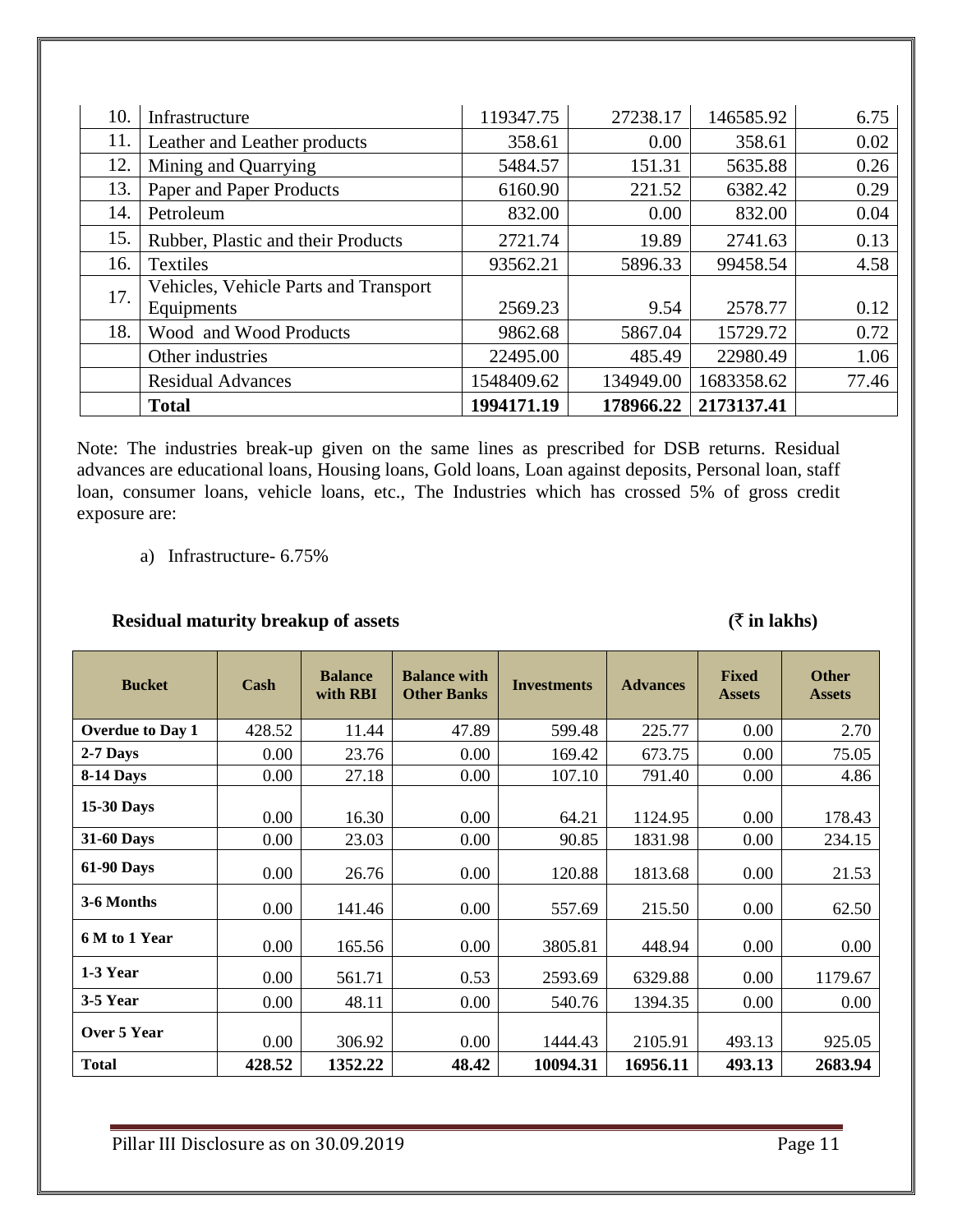# **Asset Quality**

|                                         | $(\xi$ in lakhs) |
|-----------------------------------------|------------------|
| Amount of Non-Performing Assets (Gross) | 409105.49        |
| Substandard                             | 128406.87        |
| Doubtful $-1$                           | 63110.51         |
| Doubtful $-2$                           | 129643.10        |
| Doubtful $-3$                           | 17864.21         |
| Loss                                    | 70080.81         |
| Net NPA                                 | 177266.59        |
| Gross NPA to gross advances (%)         | 21.25%           |
| Net NPAs to Net advances (%)            | 10.47%           |
| <b>Movement of NPAs (Gross)</b>         |                  |
| <b>Opening Balance</b>                  | 335899.37        |
| Additions during the period             | 98253.01         |
| Reductions                              | 25046.89         |
| <b>Closing Balance</b>                  | 409105.49        |

# **Movement of Provisions (** $\overline{\tau}$  in lakhs)

|                                                               | <b>Specific Provision</b> |
|---------------------------------------------------------------|---------------------------|
| <b>Opening Balance</b>                                        | 178526.66                 |
| Provisions made during the period                             | 50979.87                  |
| Write off /Write back of excess provisions                    | 4196.35                   |
| Any other adjustments, including transfers between provisions |                           |
| Closing balance                                               | 225310.18                 |

Details of write offs and recoveries that have been booked directly to the Income statement

# **(**` **in lakhs)**

| Write offs that have been booked directly to the income statement |         |
|-------------------------------------------------------------------|---------|
| Recoveries that have been booked directly to the income statement | 2954.29 |

# I**nvestments (**` **in lakhs)**

| Amount of Non Performing Investments                             | 16014.53 |
|------------------------------------------------------------------|----------|
| Amount of provisions held for non-performing investments         | 13612.92 |
| Movement of provisions for depreciation on Investments           |          |
| <b>Opening Balance</b>                                           | 28299.40 |
| Provisions made during the period (April 2019 to September 2019) | 2093.31  |
| Write-off/Write – back of excess provisions                      | 850.23   |
| <b>Closing Balance</b>                                           | 29542.48 |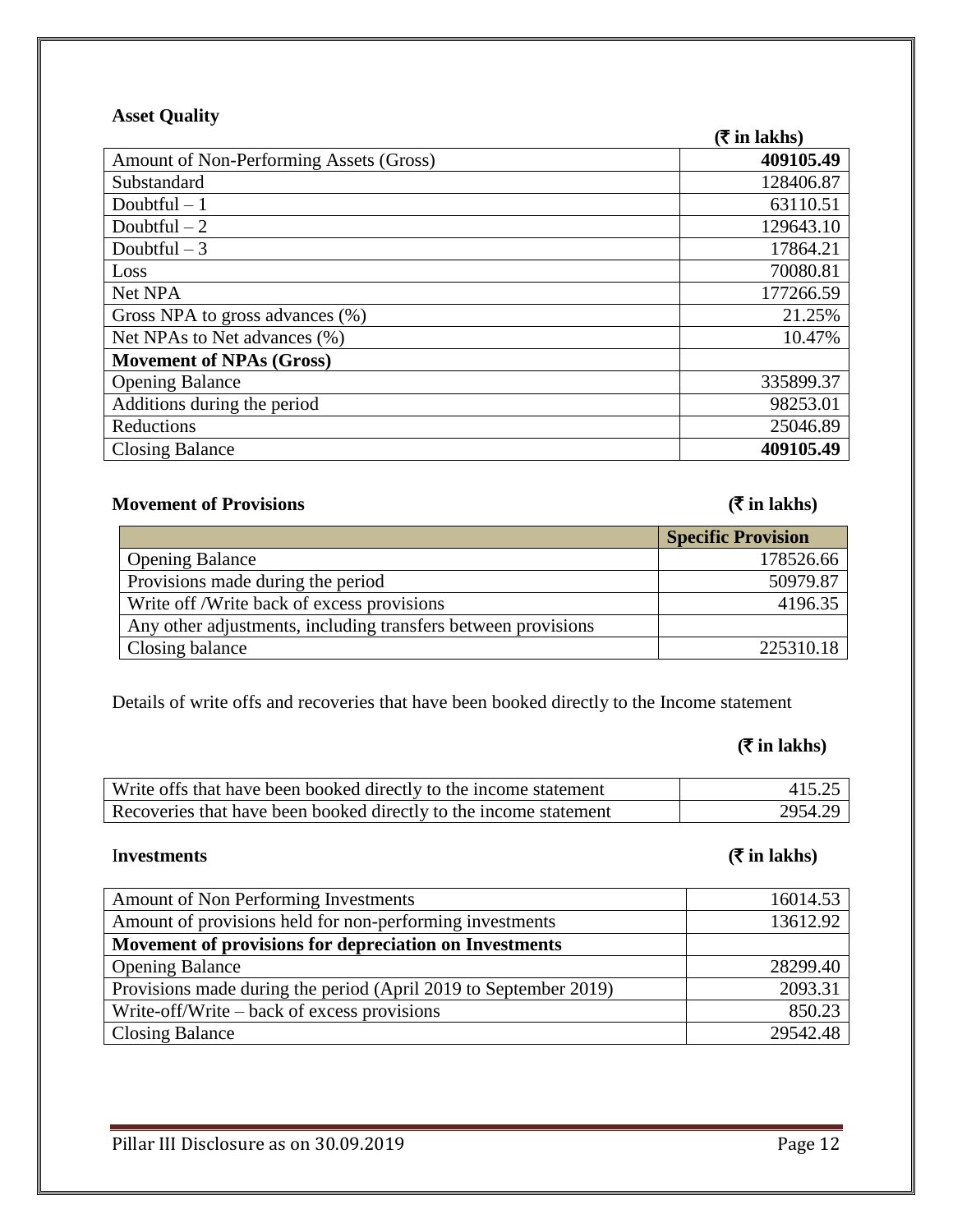# **Major Industry break up of NPA** (₹ in lakhs)

| <b>Industry</b>                                      | <b>Gross</b> | <b>Specific</b>  |
|------------------------------------------------------|--------------|------------------|
|                                                      | <b>NPA</b>   | <b>Provision</b> |
| Infrastructure                                       | 59211.33     | 39950.67         |
| <b>Basic Metal and Metal Products</b>                | 39294.49     | 26789.07         |
| <b>Textiles</b>                                      | 12119.26     | 3324.69          |
| Chemicals and Chemical Products (Dyes, Paints, etc.) | 7228.63      | 6982.08          |
| All Engineering                                      | 6309.88      | 3262.66          |
| <b>Total</b>                                         | 124163.59    | 80309.17         |

# Geographic wise Distribution of NPA and Provision (₹ in lakhs)

|                  | <b>Gross NPA</b> | <b>Specific Provision</b> |
|------------------|------------------|---------------------------|
| <b>Geography</b> |                  |                           |
| Domestic         | 409105.49        | 225310.18                 |
| Overseas         | 0.00             | 0 OC                      |
| <b>Total</b>     | 409105.49        | 225310.18                 |

# **Table DF- 4- Credit Risk : Disclosures for Portfolios Subject to the Standardized Approach**

a) For exposure amounts after risk mitigation subject to the standardized approach, amount of a bank's outstanding (rated and unrated) in the following three major risk buckets as well as those that are deducted:

| <b>Particulars</b>                               | $< 100\%$ Risk Weight |           | 100% Risk Weight |                   | $>100\%$ Risk Weight |           | <b>Total</b> |            |
|--------------------------------------------------|-----------------------|-----------|------------------|-------------------|----------------------|-----------|--------------|------------|
|                                                  | $BV**$                | $RWA**$   | $BV**$           | $RWA**$           | $BV**$               | $RWA**$   | $BV**$       | $RWA**$    |
|                                                  |                       |           |                  | <b>Fund Based</b> |                      |           |              |            |
| Loans $&$<br>Advances                            | 1242942.95            | 416494.84 | 472818.61        | 361370.98         | 209318.58            | 314614.93 | 1925080.14   | 1092480.75 |
| Investments                                      | 541064.21             | 0.00      | $0.00\,$         | 0.00              | 0.00                 | 0.00      | 541064.21    | 0.00       |
| Other<br>$Assets*$                               | 402689.69             | 64069.72  | 49312.53         | 45516.56          | 10976.87             | 27442.18  | 462979.09    | 137028.46  |
| <b>Total Fund</b><br><b>Based</b><br>outstanding | 2186696.85            | 480564.56 | 522131.14        | 406887.54         | 220295.45            | 342057.09 | 2929123.44   | 1229509.19 |
| Non Fund<br>based (after<br>applying<br>CCF)     | 40972.67              | 14558.75  | 32692.62         | 20117.22          | 18061.92             | 18458.88  | 91727.22     | 53134.85   |
| <b>Total</b>                                     | 2227669.52            | 495123.31 | 554823.76        | 427004.76         | 238357.37            | 360515.97 | 3020850.66   | 1282644.04 |

\* Other assets include cash, balance with RBI, balance with other banks, fixed assets and others.

\*\* BV: Book Value; RWA: Risk Weighted Assets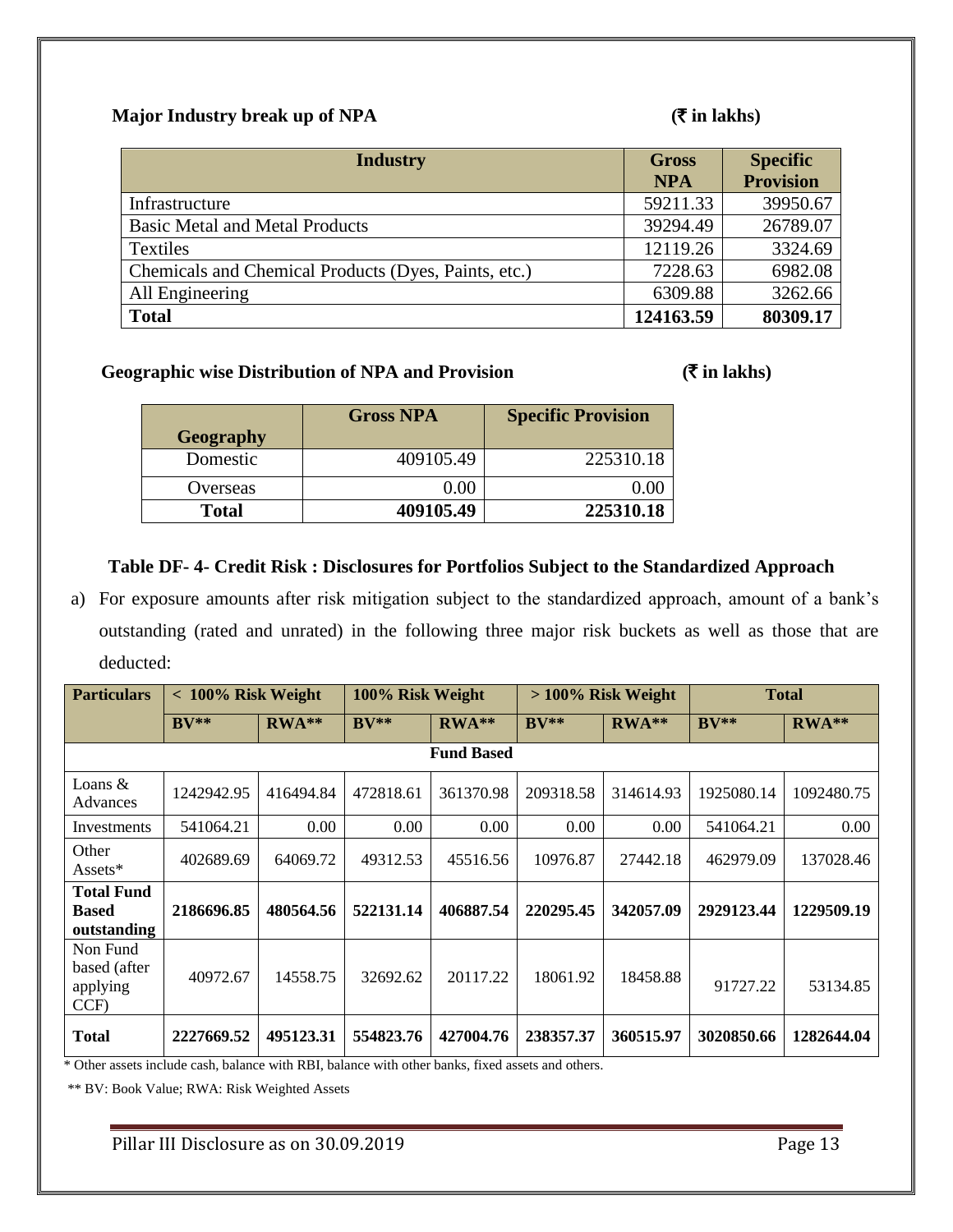# **Table DF- 5-Credit Risk: Credit Risk Mitigation: Disclosures for Standardized Approaches Qualitative Disclosures**

a) The general qualitative disclosure requirement with respect to credit risk mitigation including

**Policies and process for and an indication of the extent to which the bank makes use of, on and off balance sheet netting;**

**Policies and processes for collateral valuation and management**

Bank has a policy and procedure for the management of collateral and guarantees.

Valuation is based on the current forced sale value of the collateral and not biased in order to enable the bank, to grant a higher credit limit to the borrower or improve its internal credit rating, make a smaller amount of provision or continue interest accrual for a problem credit.

Further, collateral is revalued on a regular basis, though the frequency may vary with the type of collateral involved and the nature & the internal credit rating of the underlying credit e.g. frequency for shares and properties as collateral would be different.

Collaterals & guarantees are properly evaluated with respect to legal validity, enforceability in all relevant jurisdictions, etc., for the purpose of netting as credit risk mitigants as per the policy.

A more conservative approach is adopted for valuing the collateral of problem credits because the forced-sale value, rather than the open market value, is likely to be closer to what eventually may be realized from an asset sale when the market conditions are un-favorable. Therefore, a discount to the estimated forced sale value should be applied where appropriate.

# **Description of the main types of collateral taken by the bank**

Under Standardized approach, the following collateral instruments used as risk mitigants for the capital computation.

- 1. Cash and fixed deposits of the Borrower with the Bank.
- 2. Gold ( The value of the gold arrived after notionally converting into 99.99% purity)
- 3. Securities issued by Central and State Governments.
- 4. Kisan Vikas Patra and National Savings Certificates (with no lock-in period)
- 5. Life insurance policies with a declared surrender value of an insurance company which is regulated by an insurance sector regulator.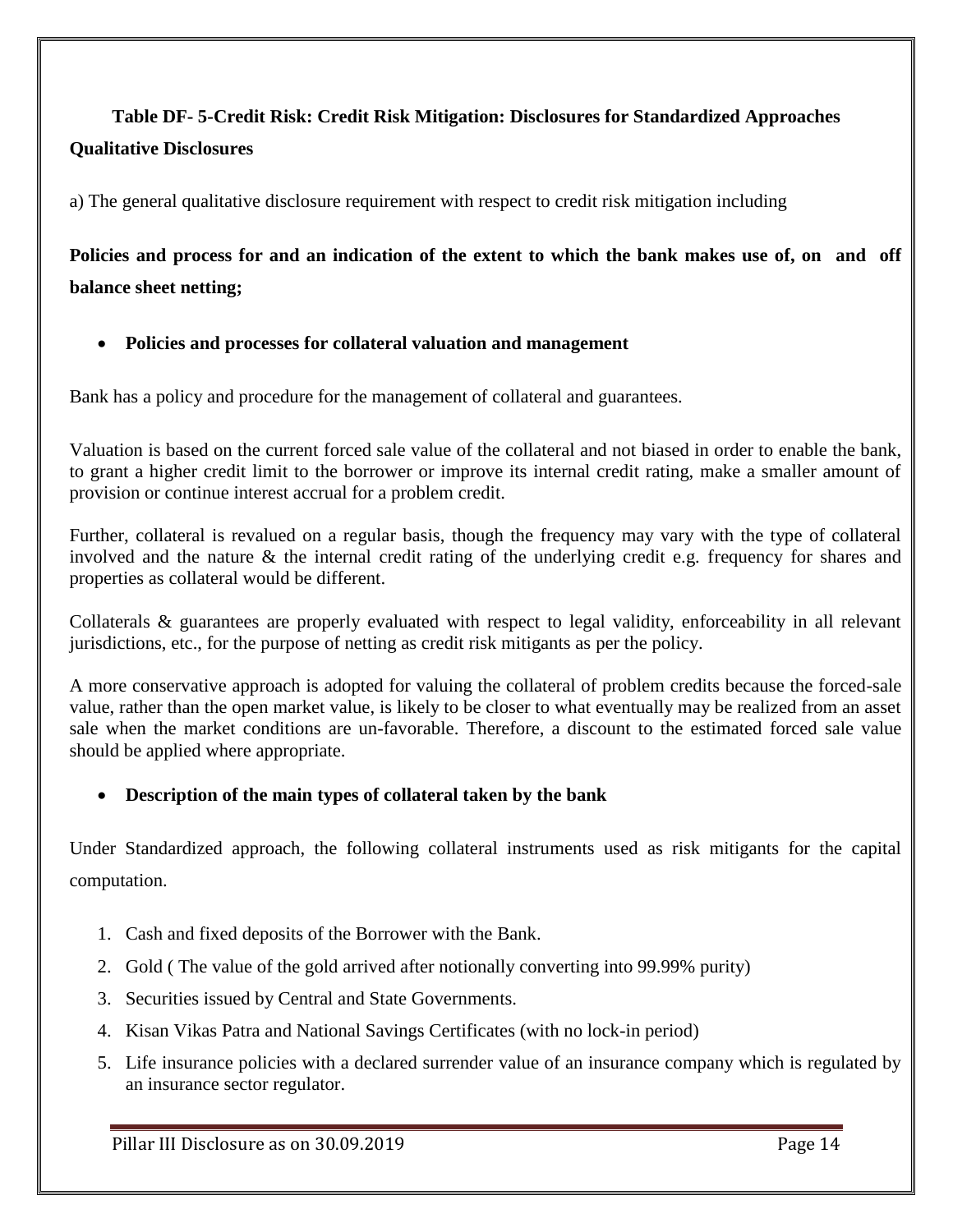- 6. Debt Securities issued by Public Sector Entities and other entities (including banks and other primary dealers) rated by chosen rating agency attracting 100% risk weight or lesser risk weight.( i.e. rated atleast BBB(-) or A3 for short-term debt instruments)
- 7. Debt Securities not rated by a chosen Credit Rating Agency in respect of which banks should be sufficiently confident about the market liquidity where these are
	- a) Issued by a bank
	- b) Listed on a recognized stock exchange,
	- c) Classified as senior debt and
	- d) all the rated issues of the same senior by the issuing bank are rated atleast BBB (-) or A3 by a chosen Credit Rating Agency.
	- e) The bank has no information to suggest that the issue justifies a rating below BBB (-) or A3 by a chosen Credit Rating Agency
- 8. Units of Mutual Funds regulated by the securities regulator of the jurisdiction of the Bank's operation and mutual funds where
	- a. A price for the units is publicly quoted daily i.e. where the daily NAV is available in public domain
	- b. Mutual fund is limited to investing in the permitted instruments listed.
- **Information about (market or credit ) risk concentrations within the mitigation taken**

Majority of the exposures are retail exposures and insulated with adequate liquid collateral by way of cash margin, KVP, fixed deposits, National Savings Certificate, Life Insurance Policies etc for reducing the capital buffer after applying applicable haircuts in the respective securities.

#### **Quantitative Disclosures**

a) For each separately disclosed credit risk portfolio the total exposure (after, where applicable, on –or off balance sheet netting) that is covered by eligible financial collateral after the application of haircuts.

Credit Risk exposure covered by Eligible Financial Collaterals

#### **(**` **in lakhs)**

| Type of Exposure         | Notional Exposure<br>After CCF) | Eligible Financial<br>Collaterals | Net Exposure |
|--------------------------|---------------------------------|-----------------------------------|--------------|
| On Balance Sheet         | 449464.61                       | 508914.31                         | 0.00         |
| <b>Off Balance Sheet</b> | 91727.20                        | 29079.30                          | 62647.90     |
| <b>Total</b>             | 541191.81                       | 537993.61                         | 62647.90     |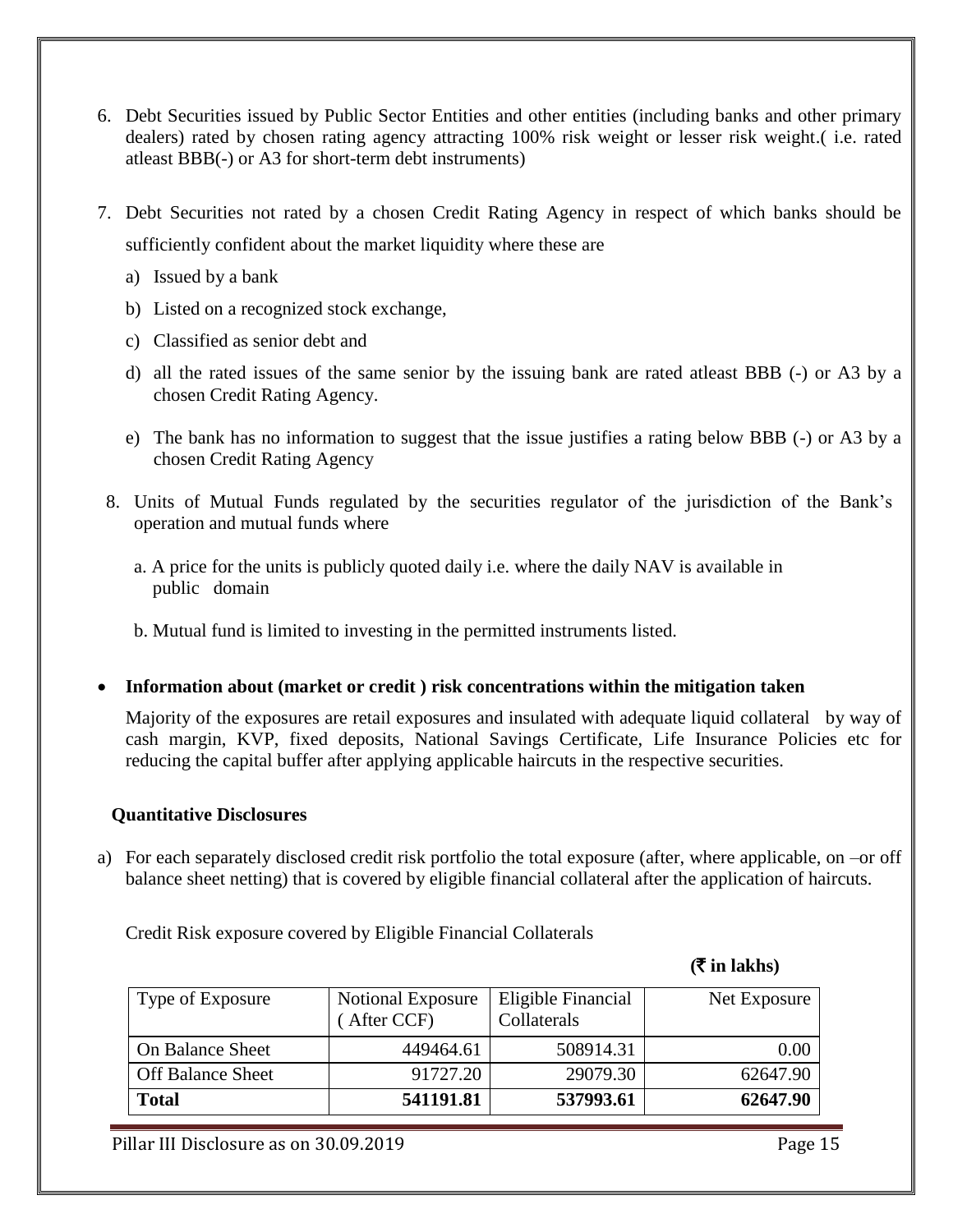b) For each separately disclosed portfolio the total exposure (after, where applicable, on- or off-balance sheet netting) that is covered by guarantees/credit derivatives (whenever specifically permitted by RBI)

# **NIL**

# **Table DF-6**

#### **Securitization Exposure - Disclosure for Standardized Approach**

#### **Quantitative Disclosure – Banking Book**

| Amount of Securitization Exposure (Purchased by Bank) | $\frac{1}{5}$ 295894.00 lakhs |
|-------------------------------------------------------|-------------------------------|

The securitized exposures in banking book are vehicle/Gold/ MFI Loans. The Risk weight of the counterparty varies based on the underlying Assets.

# **Table DF- 7**

#### **Market risk in Trading Book**

#### **Qualitative disclosures**

Approach for Computation of Capital charge for Market Risk

Standardized Duration Approach is used for calculating Capital charge for Market Risk. Components under Market risk are

- a) Specific Risk Capital Charge for market risk is computed based on risk weights prescribed by the regulator.
- b) General Market Risk is calculated for

Securities under HFT category Securities under AFS category Open foreign exchange position limits Trading Positions in Derivatives

The total Capital charge for market risk is equal to greater of Specific Capital charge plus General Market Risk Capital Charge or Alternative total capital charge.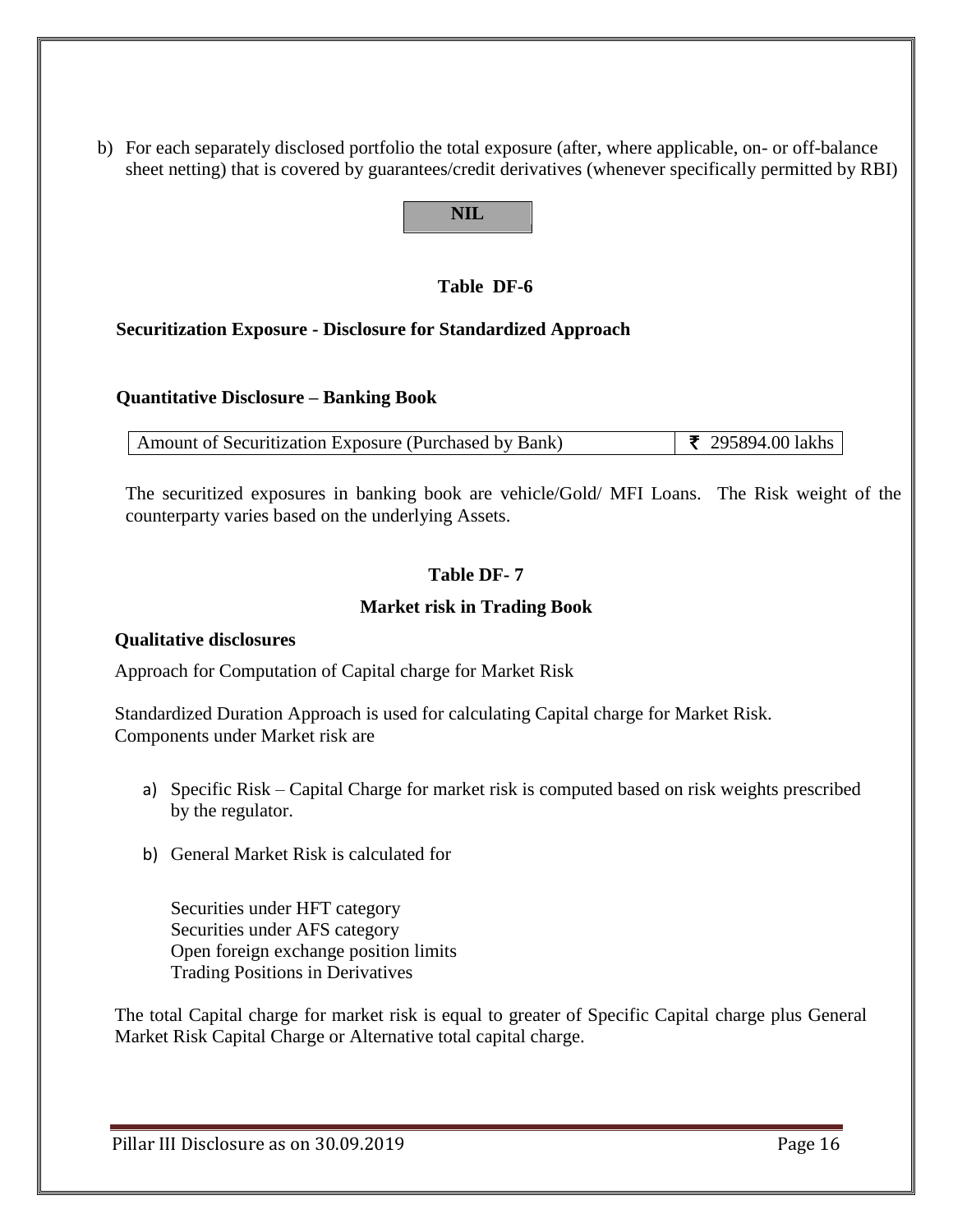# **Quantitative Disclosures**

- a) The capital requirements for:
	- Interest rate risk  $\bar{\tau}$  15319.91 lakhs
	- Equity position risk  $\bar{\zeta}$  2018.31 lakhs
	- Foreign exchange risk  $\bar{\tau}$  741.63 lakhs

# **Table DF- 8- Operational Risk**

The Bank has put in place comprehensive Operational Risk Management policy along with its frameworks (Risk & Control Self Assessment (RCSA), Key Risk Indicators (KRI) and Loss Data Management), Information System Security, Business Continuity and Disaster Recovery Management.

The Operational Risk Management Policy outlines the Organisation structure and covers the process of identification, assessment / measurement and control of various operational risks. Internal control mechanism is in place to control and minimize the operational risks. The Bank has since further strengthened the existing Operational risk framework by establishing sound governance committees at the Board level/ Senior Management level. Bank has designed and implemented the Operational risk Management Policy along with frameworks and processes for conducting Risk & Control Self assessment , Key risk indicators for monitoring certain key risks, Loss data management, Product /Change Management and Outsourcing of financial activities. A-part from these, bank is regularly conducting thematic studies and risk walk through based on internal/ external risk perception.

The bank has also in place policies related to Information Security/ Cyber Security/ Overall Business Continuity/ Outsourcing which lay down the path for effective Management of all sorts of risk in IT/ Non IT Environment.

# **Operational risk capital assessment:**

Capital charge for operational risk is computed as per the Basic Indicator Approach. The average of the gross income, as defined in the New Capital Adequacy Framework guidelines, for the previous 3 years i.e., FY16, FY17 & FY18 is considered for computing the capital charge. The required capital is  $\bar{\mathbf{\tau}}$  19768.10 lakhs.

# **Table DF -9: Interest Rate Risk in the Banking Book (IRRBB)**

Interest Rate Risk in Banking Book (IRRBB) refers to the risk of loss in earnings and economic value of the Bank's Banking Book as a consequence of movement in interest rates. The Bank has significant portion of its assets and liabilities portfolio not marked to market and is carried on the books of the Bank at historical values. Thus, the economic value of such assets and liabilities is generally not ascertained on a regular basis and can be a significant source of risk if the asset or liability is not held till maturity.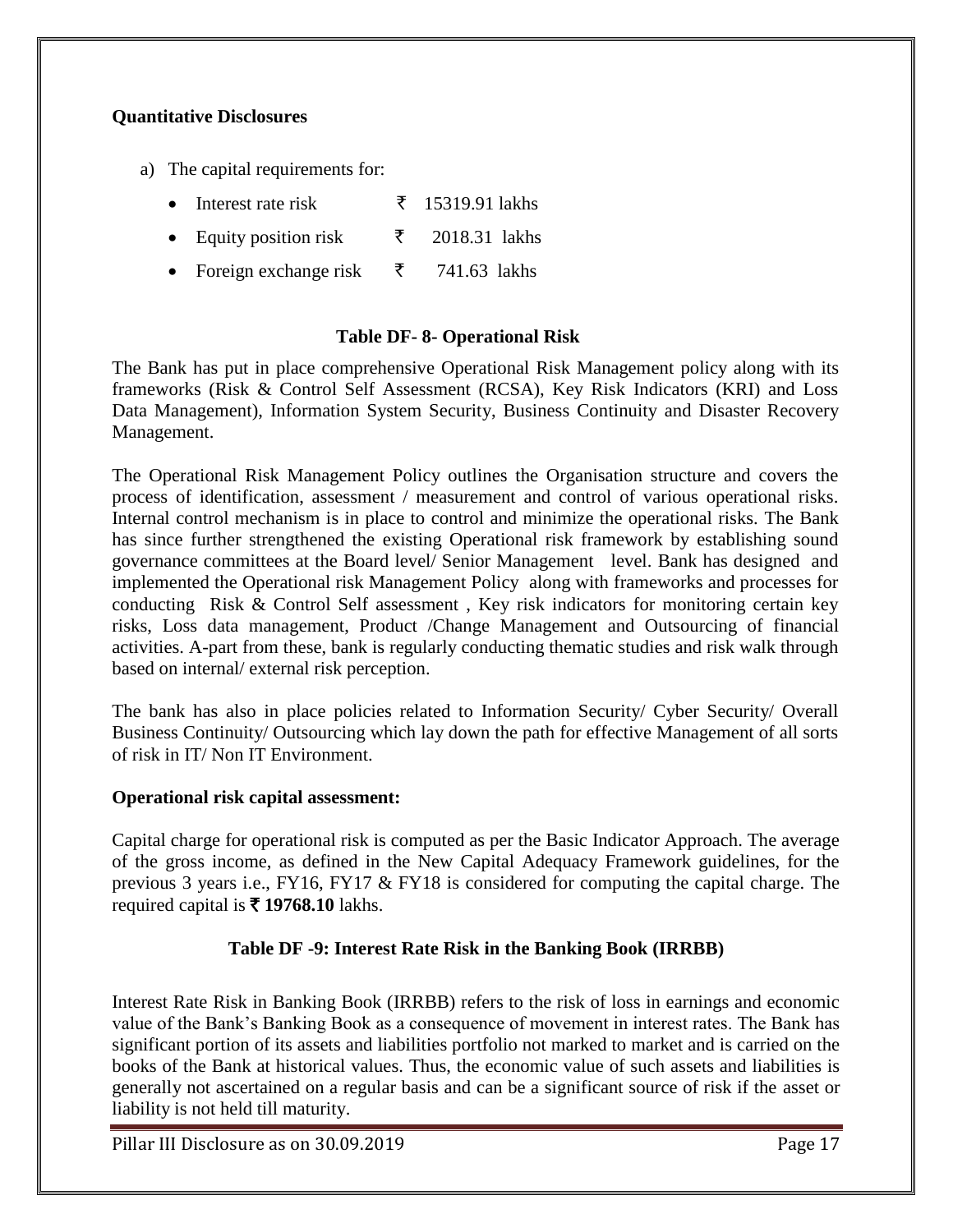### **IRRBB Earnings Perspective**

The immediate impact of changes in interest rates in the market is on bank's earnings by changing the Net Interest Income (NII). The interest rate risk when viewed from this perspective is known as '**Earnings Perspective'**.

The asset liability profile up to 6 months is 'asset sensitive'. The positive mismatches in the near term time buckets (up to 6 months) will be beneficial to the bank if the interest rates increases in the economy.

#### **Interest Rate Risk – Economic Value Perspective**

The long-term impact of changes in interest rates in the economy will be on bank's Market Value of Equity (**MVE**) since the economic value of the bank's assets, liabilities and off-balance sheet positions get affected due to variations in market interest rates.

Duration Gap Analysis (DGA) for IRR management is a simple approach to measure the volatility of market value of equity (MVE) in response to the changes in interest rates in the economy.

Since the modified duration of the liabilities are less compared to the modified duration of assets, there would be a fall in the equity value under major stress. In order to bring down the percentage of fall in market value of equity and earnings at risk under major stress, we have been mobilizing term deposits with longer tenure i.e., 3-5 years and over 5 years. As longer the tenure of liabilities, higher will be the modified duration.

The level of IRRBB (Earnings Perspective & Economic Value Perspective) is being measured and monitored on a quarterly basis aiming at managing it within the limit over a period and minimizes the impact of interest rate movement on near term profitability.

#### **Quantitative Disclosures**

The impact is calculated for a parallel shift of 200 bps across all the time buckets. The fall of NII is at  $\bar{\tau}$  5951.31 lakhs and there would be increase of MVE by  $\bar{\tau}$  93.06 lakhs.

#### **Table DF-10:**

#### **General Disclosure for Exposures related to Counterparty Credit Risk**

Counterparty exposures for other entities are assessed subject to exposure ceilings as per the policy of the bank. Capital for Counterparty Credit Risk exposure is assessed based on the Standardized approach.

Bank does not have bilateral netting. The Credit equivalent amount of the derivative exposure is assessed based on the Current Exposure method.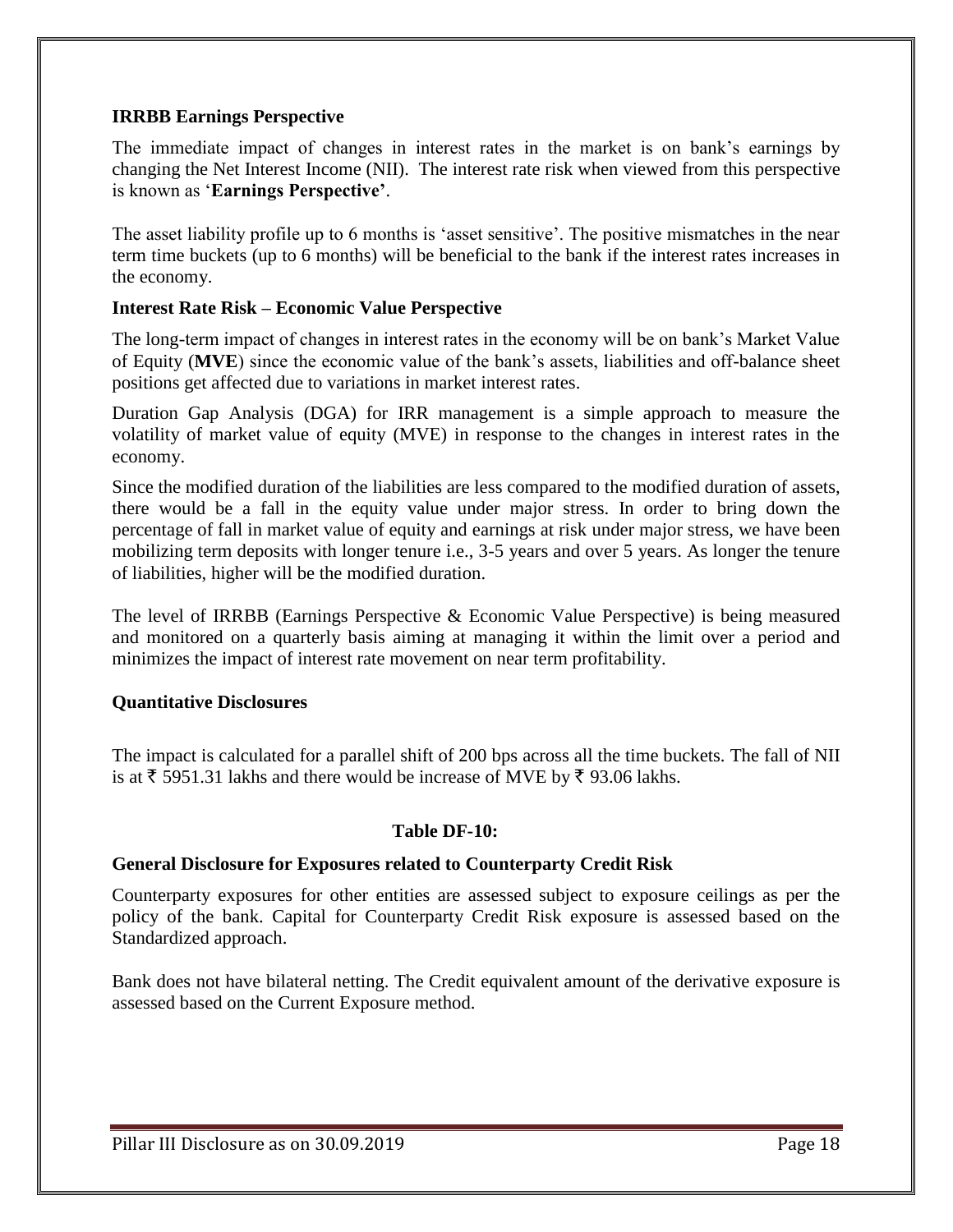Credit Exposure as on 30.09.2019 **(** ` i**n lakhs)**

|                          | Notional  | <b>Gross Positive fair</b> | <b>Potential Future</b> | <b>Total Credit</b> |
|--------------------------|-----------|----------------------------|-------------------------|---------------------|
|                          | Amount    | value of contracts         | Exposure                | Exposure            |
| <b>Forward Contracts</b> | 290227.82 | 2729.26                    | 6009.02                 | 8738.28             |
| Swaps                    | 191919.39 | 3093.16                    | 1919.19                 | 5012.35             |

# **Table DF-11:** Composition of Capital (₹ in lakhs)

|                | <b>Common Equity Tier 1 capital: instruments and reserves</b>                                            |             |
|----------------|----------------------------------------------------------------------------------------------------------|-------------|
| $\mathbf{1}$   | Directly issued qualifying common share capital plus related stock<br>surplus (share premium)            | 240414.54   |
| $\overline{2}$ | Retained earnings                                                                                        | (103641.44) |
| 3              | Accumulated other comprehensive income (and other reserves)                                              |             |
| $\overline{4}$ | Directly issued capital subject to phase out from CET1 (only<br>applicable to non-joint stock companies) |             |
|                | Public sector capital injections grandfathered until January 1,<br>2018                                  |             |
| 5              | Common share capital issued by subsidiaries and held by third parties<br>(amount allowed in group CET1)  |             |
| 6              | Common Equity Tier 1 capital before regulatory adjustments                                               |             |
|                | <b>Common Equity Tier 1 capital: regulatory adjustments</b>                                              |             |
| 7              | Prudential valuation adjustments                                                                         |             |
| 8              | Goodwill (net of related tax liability)                                                                  |             |
| 9              | Intangibles other than mortgage-servicing rights (net of related tax<br>liability)                       | 3795.97     |
| 10             | Deferred tax assets                                                                                      | 23197.00    |
| 11             | Cash-flow hedge reserve                                                                                  |             |
| 12             | Shortfall of provisions to expected losses                                                               |             |
| 13             | Securitisation gain on sale                                                                              |             |
| 14             | Gains and losses due to changes in own credit risk on fair valued<br>liabilities                         |             |
| 15             | Defined-benefit pension fund net assets                                                                  |             |
| 16             | Investments in own shares (if not already netted off paid-in capital on<br>reported balance sheet)       |             |
| 17             | Reciprocal cross-holdings in common equity                                                               | 11.44       |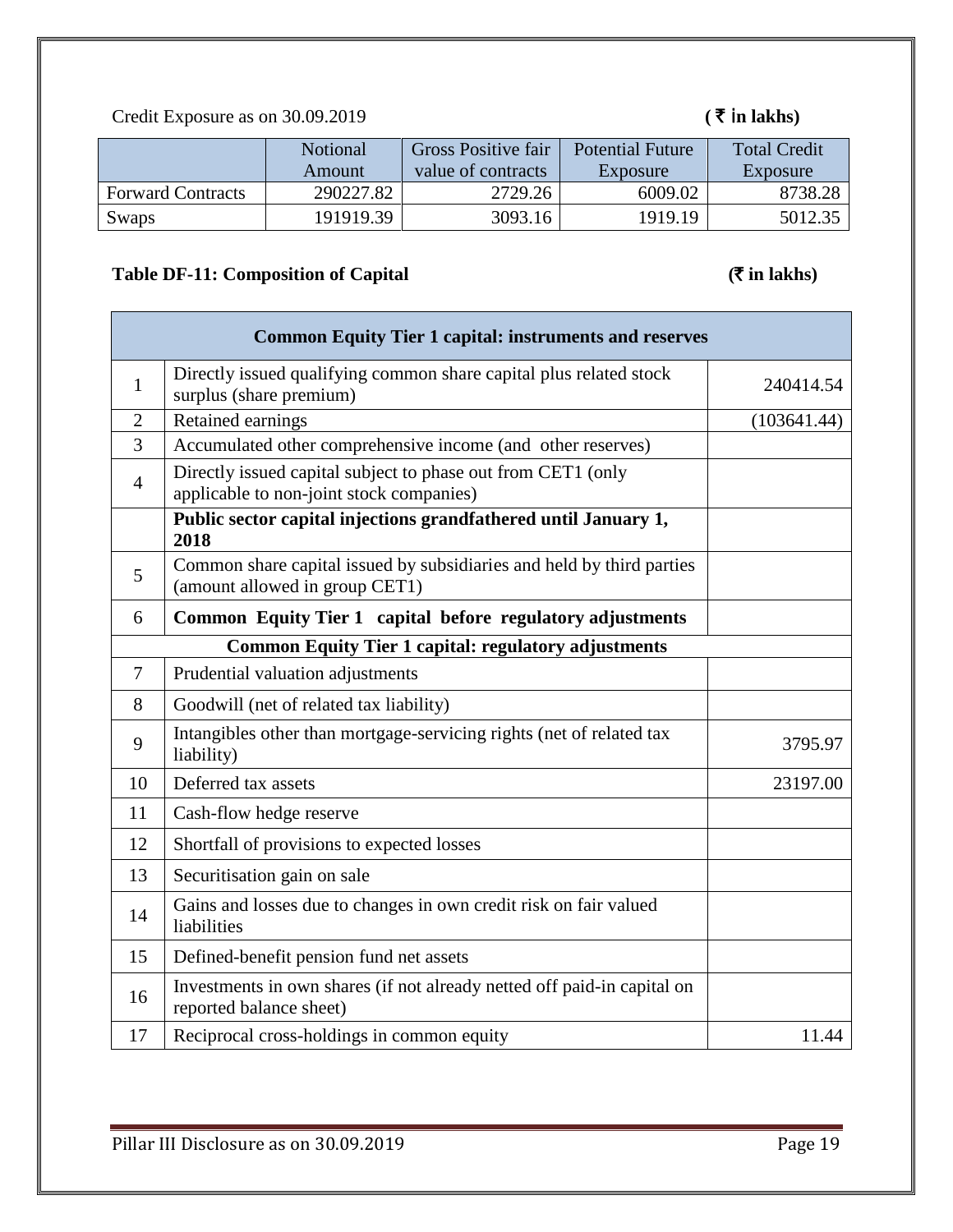| 18              | Investments in the capital of banking, financial and insurance entities<br>that are outside the scope of regulatory consolidation, net of<br>eligible short positions, where the bank does not own more than 10%<br>of the issued share capital (amount above 10% threshold) |          |
|-----------------|------------------------------------------------------------------------------------------------------------------------------------------------------------------------------------------------------------------------------------------------------------------------------|----------|
| 19              | Significant investments in the common stock of banking, financial<br>and insurance entities that are outside the scope of regulatory<br>consolidation, net of eligible short positions (amount above 10%<br>threshold)                                                       |          |
| 20              | Mortgage servicing rights (amount above 10% threshold)                                                                                                                                                                                                                       |          |
| 21              | Deferred tax assets arising from temporary differences (amount<br>above 10% threshold, net of related tax liability)                                                                                                                                                         | 51781.13 |
| 22              | Amount exceeding the 15% threshold                                                                                                                                                                                                                                           |          |
| 23              | of which: significant investments in the common stock of financial<br>entities                                                                                                                                                                                               |          |
| 24              | of which: mortgage servicing rights                                                                                                                                                                                                                                          |          |
| 25              | of which: deferred tax assets arising from temporary differences                                                                                                                                                                                                             |          |
| 26              | National<br>adjustments<br>specific<br>regulatory<br>$(26a+26b+26c+26d)$                                                                                                                                                                                                     |          |
| 26a             | of which: Investments in the equity capital of the unconsolidated<br>insurance subsidiaries                                                                                                                                                                                  |          |
| 26 <sub>b</sub> | of which: Investments in the equity capital of unconsolidated non-<br>financial subsidiaries                                                                                                                                                                                 |          |
| 26c             | of which: Shortfall in the equity capital of majority owned financial<br>entities which have not been consolidated with the bank                                                                                                                                             |          |
| 26d             | of which: Unamortized pension funds expenditures                                                                                                                                                                                                                             |          |
|                 | Regulatory Adjustments Applied to Common Equity Tier 1 in respect<br>of Amounts Subject to Pre-Basel III Treatment                                                                                                                                                           |          |
|                 | of which: [INSERT TYPE OF ADJUSTMENT]                                                                                                                                                                                                                                        |          |
|                 | For example: filtering out of unrealized losses on AFS debt                                                                                                                                                                                                                  |          |
|                 | securities (not relevant in Indian context)                                                                                                                                                                                                                                  |          |
|                 | of which: [INSERT TYPE OF ADJUSTMENT]                                                                                                                                                                                                                                        |          |
|                 | of which: [INSERT TYPE OF ADJUSTMENT]                                                                                                                                                                                                                                        |          |
| 27              | Regulatory adjustments applied to Common Equity Tier 1 due to<br>insufficient Additional Tier 1 and Tier 2 to cover deductions                                                                                                                                               |          |
| 28              | Total regulatory adjustments to Common equity Tier 1                                                                                                                                                                                                                         | 78785.52 |
| 29              | <b>Common Equity Tier 1 capital (CET1)</b>                                                                                                                                                                                                                                   | 57987.54 |
|                 | <b>Additional Tier 1 Capital : Instruments</b>                                                                                                                                                                                                                               | 0.00     |
| 30              | Directly issued qualifying Additional Tier 1 instruments plus related<br>stock surplus $(31+32)$                                                                                                                                                                             |          |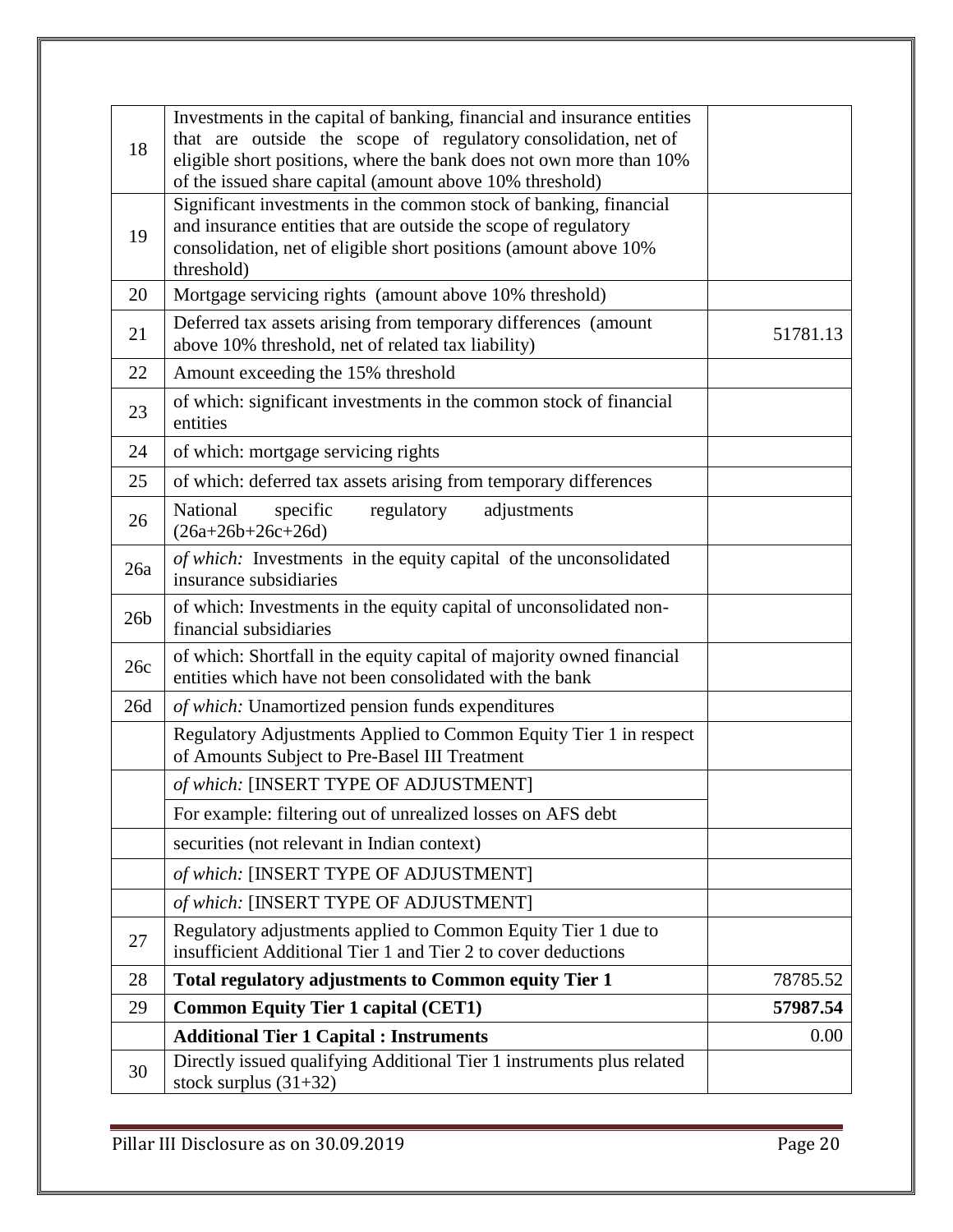| 45              | Tier 1 capital $(T1 = CET1 + AT1) (29 + 44a)$                                                                                                                                                                                                                                                        | 57987.54 |
|-----------------|------------------------------------------------------------------------------------------------------------------------------------------------------------------------------------------------------------------------------------------------------------------------------------------------------|----------|
| 44a             | Additional Tier 1 capital reckoned for capital adequacy                                                                                                                                                                                                                                              |          |
| 44              | <b>Additional Tier 1 Capital (AT1)</b>                                                                                                                                                                                                                                                               |          |
| 43              | Total regulatory adjustments to Additional Tier 1 capital                                                                                                                                                                                                                                            |          |
| 42              | Regulatory adjustments applied to Additional Tier 1 due to<br>insufficient Tier 2 to cover deductions                                                                                                                                                                                                |          |
|                 | of which: [INSERT TYPE OF ADJUSTMENT]                                                                                                                                                                                                                                                                |          |
|                 | of which: [INSERT TYPE OF ADJUSTMENT e.g. existing<br>adjustments which are deducted from Tier 1 at 50%]                                                                                                                                                                                             |          |
|                 | of which: [INSERT TYPE OF ADJUSTMENT e.g. DTAs]                                                                                                                                                                                                                                                      |          |
|                 | Regulatory Adjustments Applied to Additional Tier 1 in respect of<br>Amounts Subject to Pre-Basel III Treatment                                                                                                                                                                                      |          |
| 41 <sub>b</sub> | Shortfall in the Additional Tier 1 capital of majority owned financial<br>entities which have not been consolidated with the bank                                                                                                                                                                    |          |
| 41a             | Investments in the Additional Tier 1 capital of unconsolidated<br>insurance subsidiaries                                                                                                                                                                                                             |          |
| 41              | National specific regulatory adjustments (41a+41b)                                                                                                                                                                                                                                                   |          |
| 40              | Significant investments in the capital of banking, financial and<br>insurance entities that are outside the scope of regulatory<br>consolidation (net of eligible short positions)                                                                                                                   |          |
| 39              | Investments in the capital of banking, financial and insurance entities<br>that are outside the scope of regulatory consolidation, net of eligible<br>short positions, where the bank does not own more than 10% of the<br>issued common share capital of the entity (amount above 10%<br>threshold) |          |
| 38              | Reciprocal cross-holdings in Additional Tier 1 instruments                                                                                                                                                                                                                                           |          |
| 37              | Investments in own Additional Tier 1 instruments                                                                                                                                                                                                                                                     |          |
|                 | <b>Additional Tier 1 Capital: regulatory adjustments</b>                                                                                                                                                                                                                                             |          |
| 36              | <b>Additional Tier 1 capital before regulatory adjustments</b>                                                                                                                                                                                                                                       |          |
| 35              | of which: instruments issued by subsidiaries subject to phase out                                                                                                                                                                                                                                    |          |
| 34              | Additional Tier 1 instruments (and CET1 instruments not included in<br>row 5) issued by subsidiaries and held by third parties (amount<br>allowed in group AT1)                                                                                                                                      |          |
| 33              | Directly issued capital instruments subject to phase out from<br><b>Additional Tier 1</b>                                                                                                                                                                                                            |          |
| 32              | of which: classified as liabilities under applicable accounting<br>standards (Perpetual debt Instruments)                                                                                                                                                                                            |          |
| 31              | of which: classified as equity under applicable accounting standards<br>(Perpetual Non-Cumulative Preference Shares)                                                                                                                                                                                 |          |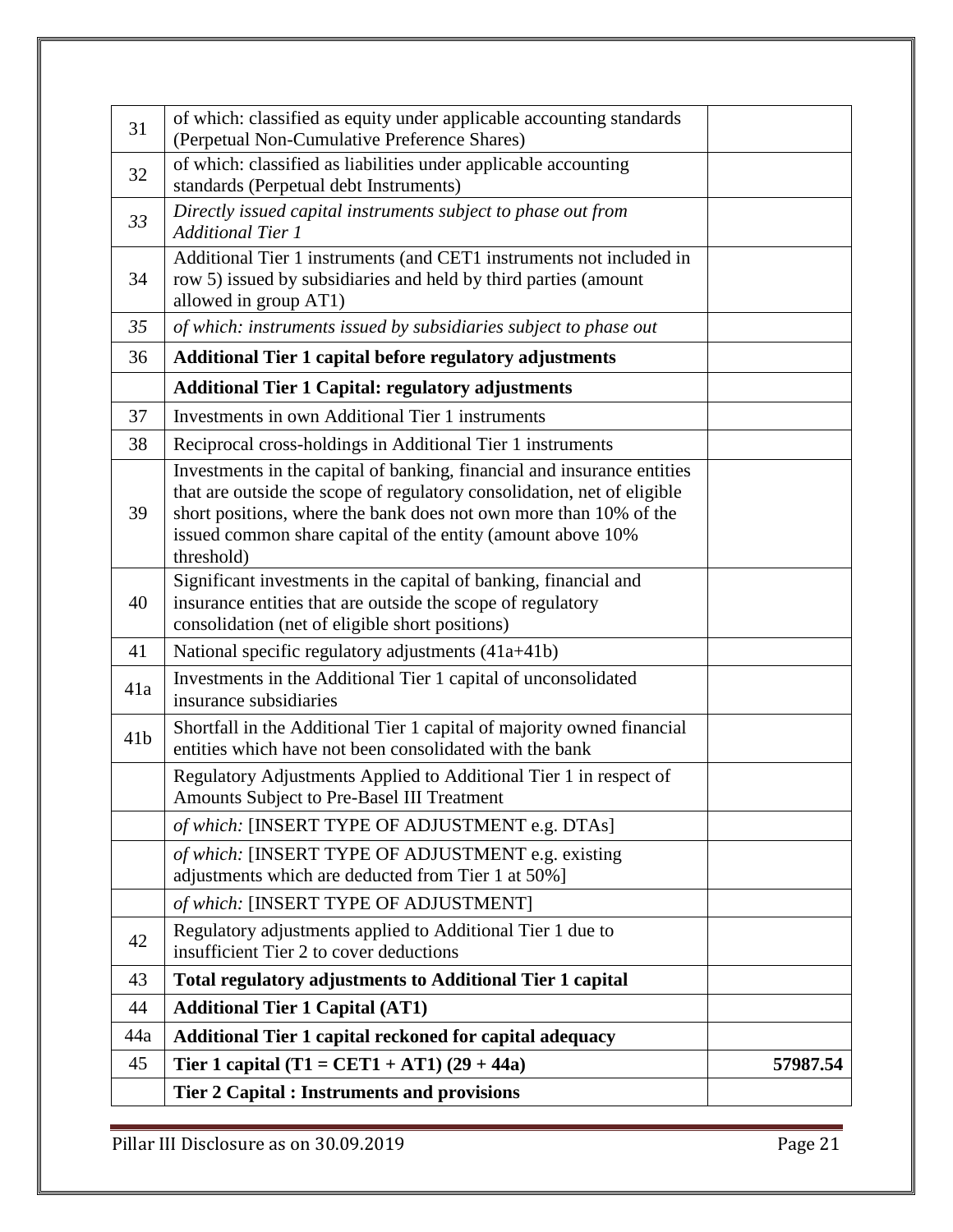| 46  | Directly issued qualifying Tier 2 instruments plus related stock<br>surplus                                                                                                                                                                                                                              | 28710.00 |
|-----|----------------------------------------------------------------------------------------------------------------------------------------------------------------------------------------------------------------------------------------------------------------------------------------------------------|----------|
| 47  | Directly issued capital instruments subject to phase out from Tier 2                                                                                                                                                                                                                                     |          |
| 48  | Tier 2 instruments (and CET1 and AT1 instruments not included in<br>rows 5 or 34) issued by subsidiaries and held by third parties (amount<br>allowed in group Tier 2)                                                                                                                                   |          |
| 49  | of which: instruments issued by subsidiaries subject to phase out                                                                                                                                                                                                                                        |          |
| 50  | Provisions                                                                                                                                                                                                                                                                                               | 9919.19  |
| 51  | Tier 2 capital before regulatory adjustments                                                                                                                                                                                                                                                             | 38629.19 |
|     | Tier 2 Capital : regulatory adjustments                                                                                                                                                                                                                                                                  |          |
| 52  | Investments in own Tier 2 instruments                                                                                                                                                                                                                                                                    |          |
| 53  | Reciprocal cross-holdings in Tier 2 instruments                                                                                                                                                                                                                                                          | 0.00     |
| 54  | Investments in the capital of banking, financial and insurance entities<br>that are outside the scope of regulatory consolidation, net of eligible<br>short positions, where the bank does not own more than 10% of the<br>issued common share capital of the entity (amount above the 10%<br>threshold) |          |
| 55  | Significant investments <sup>13</sup> in the capital banking, financial and<br>insurance entities that are outside the scope of regulatory<br>consolidation (net of eligible short positions)                                                                                                            |          |
| 56  | National specific regulatory adjustments (56a+56b)                                                                                                                                                                                                                                                       |          |
| 56a | of which: Investments in the Tier 2 capital of unconsolidated<br>subsidiaries                                                                                                                                                                                                                            |          |
| 56b | of which: Shortfall in the Tier 2 capital of majority owned financial<br>entities which have not been consolidated with the bank                                                                                                                                                                         |          |
|     | Regulatory Adjustments Applied To Tier 2 in respect of Amounts<br>Subject to Pre-Basel III Treatment                                                                                                                                                                                                     |          |
|     | of which: [INSERT TYPE OF ADJUSTMENT e.g. existing<br>adjustments which are deducted from Tier 2 at 50%]                                                                                                                                                                                                 |          |
|     | of which: [INSERT TYPE OF ADJUSTMENT                                                                                                                                                                                                                                                                     |          |
| 57  | Total regulatory adjustments to Tier 2 capital                                                                                                                                                                                                                                                           | 0.00     |
| 58  | Tier 2 capital (T2)                                                                                                                                                                                                                                                                                      | 38629.19 |
| 58a | Tier 2 capital reckoned for capital adequacy                                                                                                                                                                                                                                                             | 32613.42 |
| 58b | <b>Excess Additional Tier 1 capital reckoned as Tier 2 capital</b>                                                                                                                                                                                                                                       | 0.00     |
| 58c | Total Tier 2 capital admissible for capital adequacy (58a+58b)                                                                                                                                                                                                                                           | 32613.42 |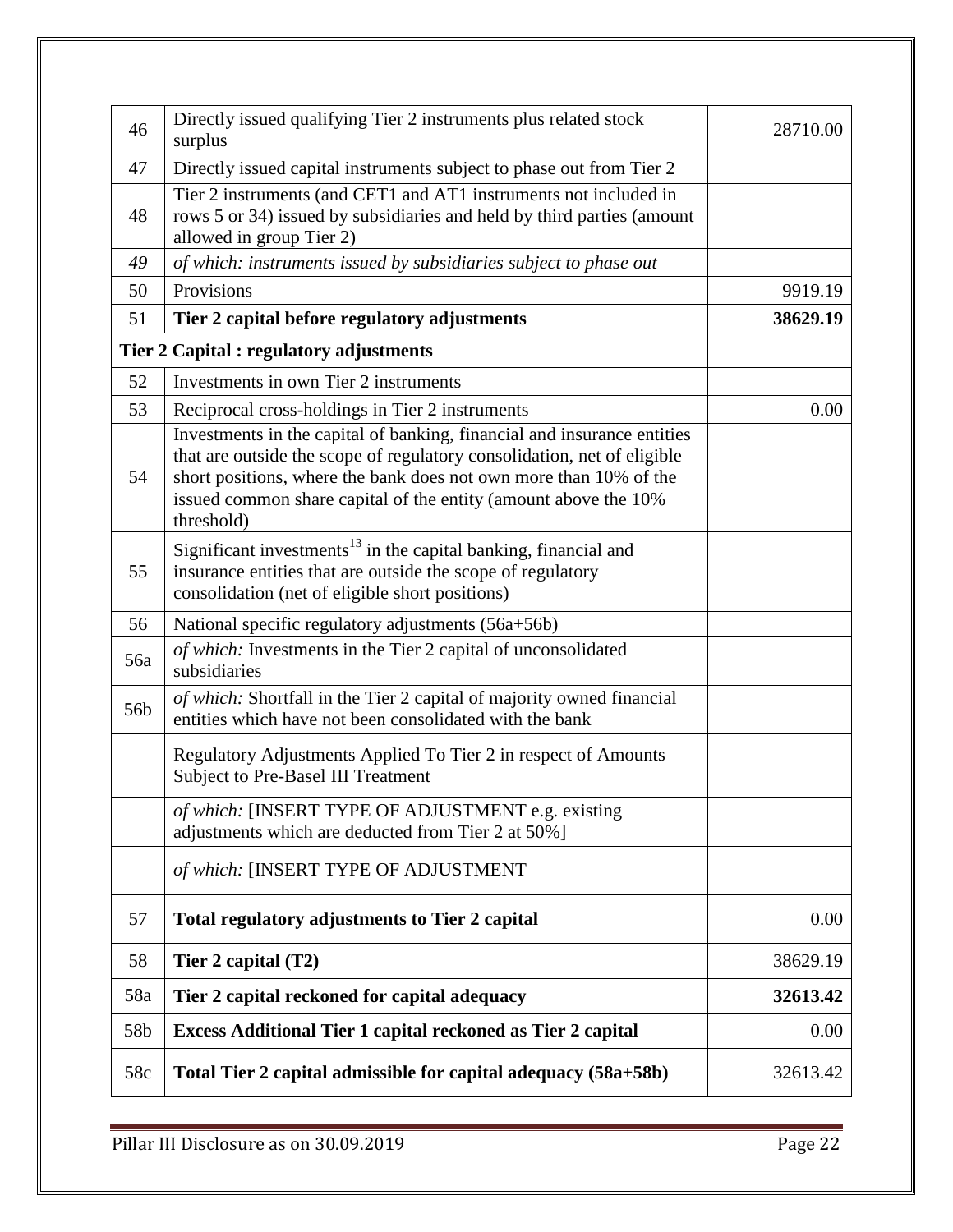| 59              | Total capital $(TC=T1+T2)$ (45+58C)                                                                                                                                                           | 90600.96   |
|-----------------|-----------------------------------------------------------------------------------------------------------------------------------------------------------------------------------------------|------------|
|                 | Risk Weighted Assets in respect of Amounts Subject to Pre-Basel III<br>Treatment                                                                                                              |            |
|                 | of which: [INSERT TYPE OF ADJUSTMENT]                                                                                                                                                         |            |
|                 | of which:                                                                                                                                                                                     |            |
| 60              | Total risk weighted assets (60a+60b+60c)                                                                                                                                                      | 1630671.22 |
| 60a             | of which: total credit risk weighted assets                                                                                                                                                   | 1282644.04 |
| 60 <sub>b</sub> | of which: total market risk weighted assets                                                                                                                                                   | 166251.55  |
| 60c             | of which: total operational risk weighted assets                                                                                                                                              | 181775.63  |
|                 | <b>Capital ratios</b>                                                                                                                                                                         |            |
| 61              | Common Equity Tier 1 (as a percentage of risk weighted assets)                                                                                                                                | 3.56%      |
| 62              | Tier 1 (as a percentage of risk weighted assets)                                                                                                                                              | 3.56%      |
| 63              | Total capital (as a percentage of risk weighted assets)                                                                                                                                       | 5.56%      |
| 64              | Institution specific buffer requirement (minimum CET1 requirement<br>plus capital conservation and countercyclical buffer requirements,<br>expressed as a percentage of risk weighted assets) | 7.375%     |
| 65              | of which: capital conservation buffer requirement                                                                                                                                             | 1.875%     |
| 66              | of which: bank specific countercyclical buffer requirement                                                                                                                                    | <b>NA</b>  |
| 67              | of which: G-SIB buffer requirement                                                                                                                                                            | NA         |
| 68              | Common Equity Tier 1 available to meet buffers (as a percentage of<br>risk weighted Assets) (Including point no.65 of above)                                                                  | 1.875%     |
|                 | <b>National minima (if different from Basel III)</b>                                                                                                                                          |            |
| 69              | National Common Equity Tier 1 minimum ratio (if different from<br>Basel III minimum)                                                                                                          | 5.50%      |
| 70              | National Tier 1 minimum ratio (if different from Basel III minimum)                                                                                                                           | 7.00%      |
| 71              | National total capital minimum ratio (if different from Basel III<br>minimum)                                                                                                                 | 9.00%      |
|                 | Amounts below the thresholds for deduction (before risk weighting)                                                                                                                            |            |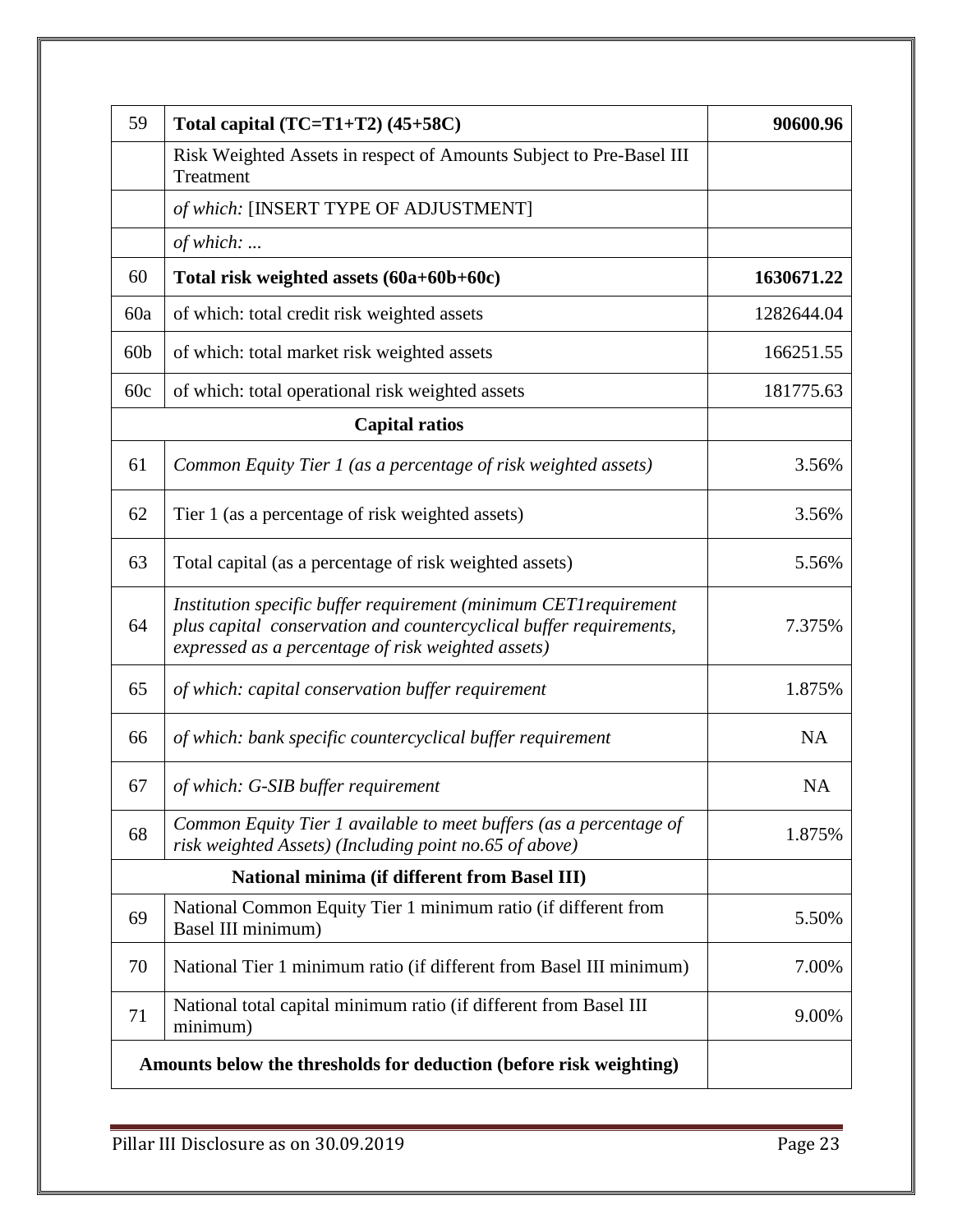| 72 | Non-significant investments in the capital of other financial entities                                                                          |          |  |  |  |
|----|-------------------------------------------------------------------------------------------------------------------------------------------------|----------|--|--|--|
| 73 | Significant investments in the common stock of financial entities                                                                               |          |  |  |  |
| 74 | Mortgage servicing rights (net of related tax liability)                                                                                        |          |  |  |  |
| 75 | Deferred tax assets arising from temporary differences (net of related<br>tax liability)                                                        |          |  |  |  |
|    | Applicable caps on the inclusion of provisions in Tier 2                                                                                        |          |  |  |  |
| 76 | Provisions eligible for inclusion in Tier 2 in respect of exposures<br>subject to standardized approach (prior to application of cap)           | 9919.19  |  |  |  |
| 77 | Cap on inclusion of provisions in Tier 2 under standardized approach                                                                            | 16033.05 |  |  |  |
| 78 | Provisions eligible for inclusion in Tier 2 in respect of exposures<br>subject to internal ratings-based approach (prior to application of cap) |          |  |  |  |
| 79 | Cap for inclusion of provisions in Tier 2 under internal ratings-based<br>approach                                                              |          |  |  |  |
|    | Capital instruments subject to phase-out arrangements (only applicable<br>between March 31, 2017 and March 31, 2022)                            |          |  |  |  |
| 80 | Current cap on CET1 instruments subject to phase out arrangements                                                                               |          |  |  |  |
| 81 | Amount excluded from CET1 due to cap (excess over cap after<br>redemptions and maturities)                                                      |          |  |  |  |
| 82 | Current cap on AT1 instruments subject to phase out arrangements                                                                                |          |  |  |  |
| 83 | Amount excluded from AT1 due to cap (excess over cap after<br>redemptions and maturities                                                        |          |  |  |  |
| 84 | Current cap on T2 instruments subject to phase out arrangements                                                                                 |          |  |  |  |
| 85 | Amount excluded from T2 due to cap (excess over cap after<br>redemptions and maturities)                                                        |          |  |  |  |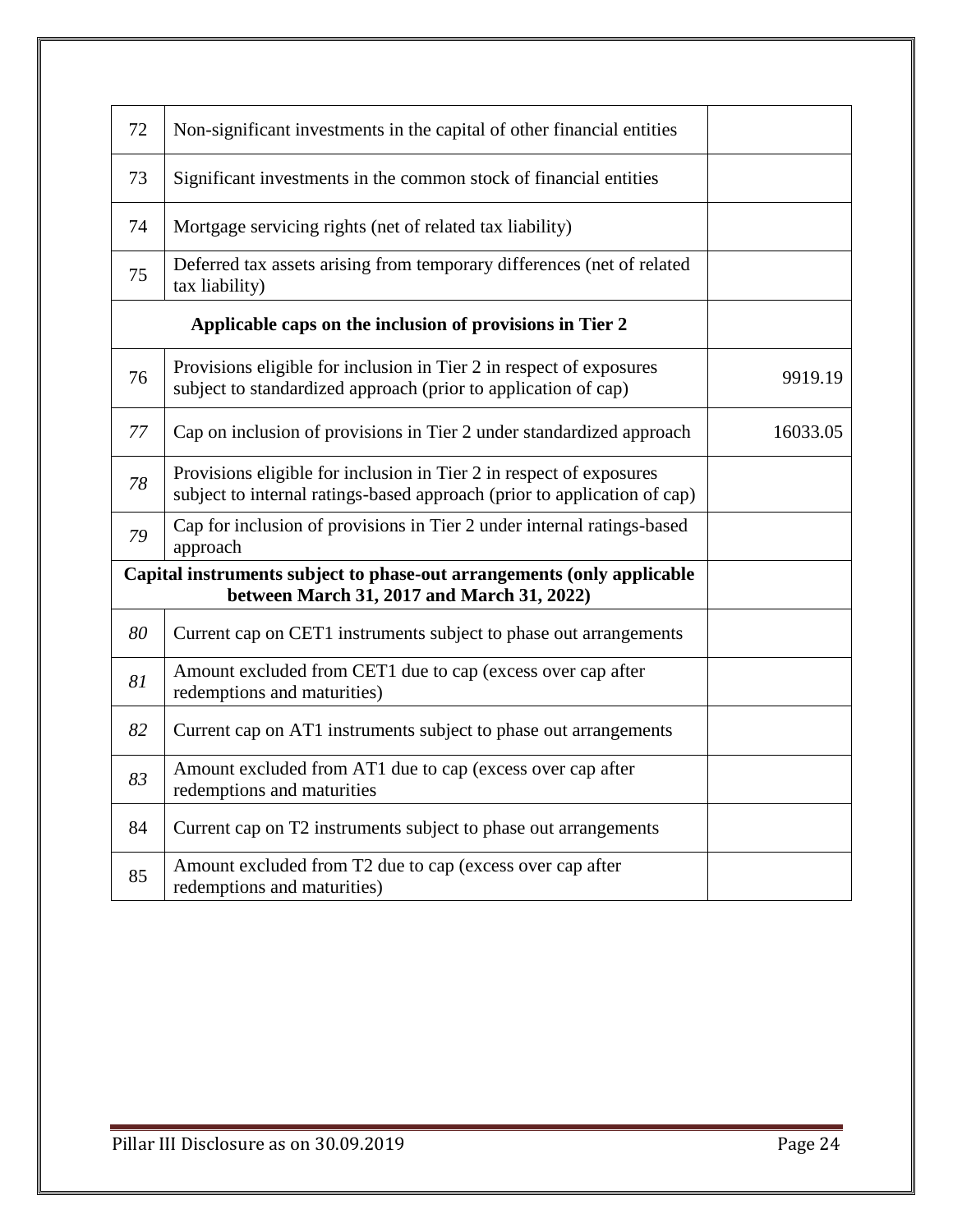# **Notes to the Template**

| Row No.                                                                                 |                                                                                                                                                                                                           |                      |  |  |
|-----------------------------------------------------------------------------------------|-----------------------------------------------------------------------------------------------------------------------------------------------------------------------------------------------------------|----------------------|--|--|
| of the                                                                                  | Particular                                                                                                                                                                                                | $(\bar{z}$ in lakhs) |  |  |
| template                                                                                |                                                                                                                                                                                                           |                      |  |  |
| 10                                                                                      | Deferred tax assets associated with accumulated losses                                                                                                                                                    |                      |  |  |
|                                                                                         | Deferred tax assets (excluding those associated with accumulated                                                                                                                                          |                      |  |  |
|                                                                                         | losses) net of Deferred tax liability                                                                                                                                                                     |                      |  |  |
|                                                                                         | Total as indicated in row 10                                                                                                                                                                              |                      |  |  |
|                                                                                         | If investments in insurance subsidiaries are not deducted fully from                                                                                                                                      |                      |  |  |
| 19                                                                                      | capital and instead considered under 10% threshold for deduction, the                                                                                                                                     |                      |  |  |
|                                                                                         | resultant increase in the capital of bank                                                                                                                                                                 |                      |  |  |
|                                                                                         | of which: Increase in Common Equity Tier I Capital                                                                                                                                                        |                      |  |  |
|                                                                                         | of which: Increase in Additional Tier I Capital                                                                                                                                                           |                      |  |  |
|                                                                                         | of which: Increase in Tier 2 Capital                                                                                                                                                                      |                      |  |  |
| If investments in the equity capital of unconsolidated non-financial<br>26 <sub>b</sub> |                                                                                                                                                                                                           |                      |  |  |
|                                                                                         | subsidiaries are not deducted and hence, risk weighted then:                                                                                                                                              |                      |  |  |
|                                                                                         | (i) Increase in Common Equity Tier I Capital                                                                                                                                                              |                      |  |  |
|                                                                                         | (ii) Increase in risk weighted assets                                                                                                                                                                     |                      |  |  |
| 44a                                                                                     | Excess Additional Tier I capital not reckoned for capital adequacy<br>(difference between Additional Tier I capital as reported in row 44 and<br>admissible Additional Tier I capital as reported in 44a) |                      |  |  |
|                                                                                         | of which: Excess Additional Tier I capital which is considered as Tier                                                                                                                                    |                      |  |  |
|                                                                                         | 2 capital under row 58b                                                                                                                                                                                   |                      |  |  |
| 50                                                                                      | Eligible Provisions included in Tier 2 capital                                                                                                                                                            |                      |  |  |
|                                                                                         | Eligible Revaluation Reserves included in Tier 2 capital                                                                                                                                                  | 0.00                 |  |  |
|                                                                                         | Total of row 50                                                                                                                                                                                           | 9919.19              |  |  |
| 58a                                                                                     | Excess Tier 2 capital not reckoned for capital adequacy (difference<br>between Tier 2 capital as reported in row 58 and T2 as reported in 58a)                                                            |                      |  |  |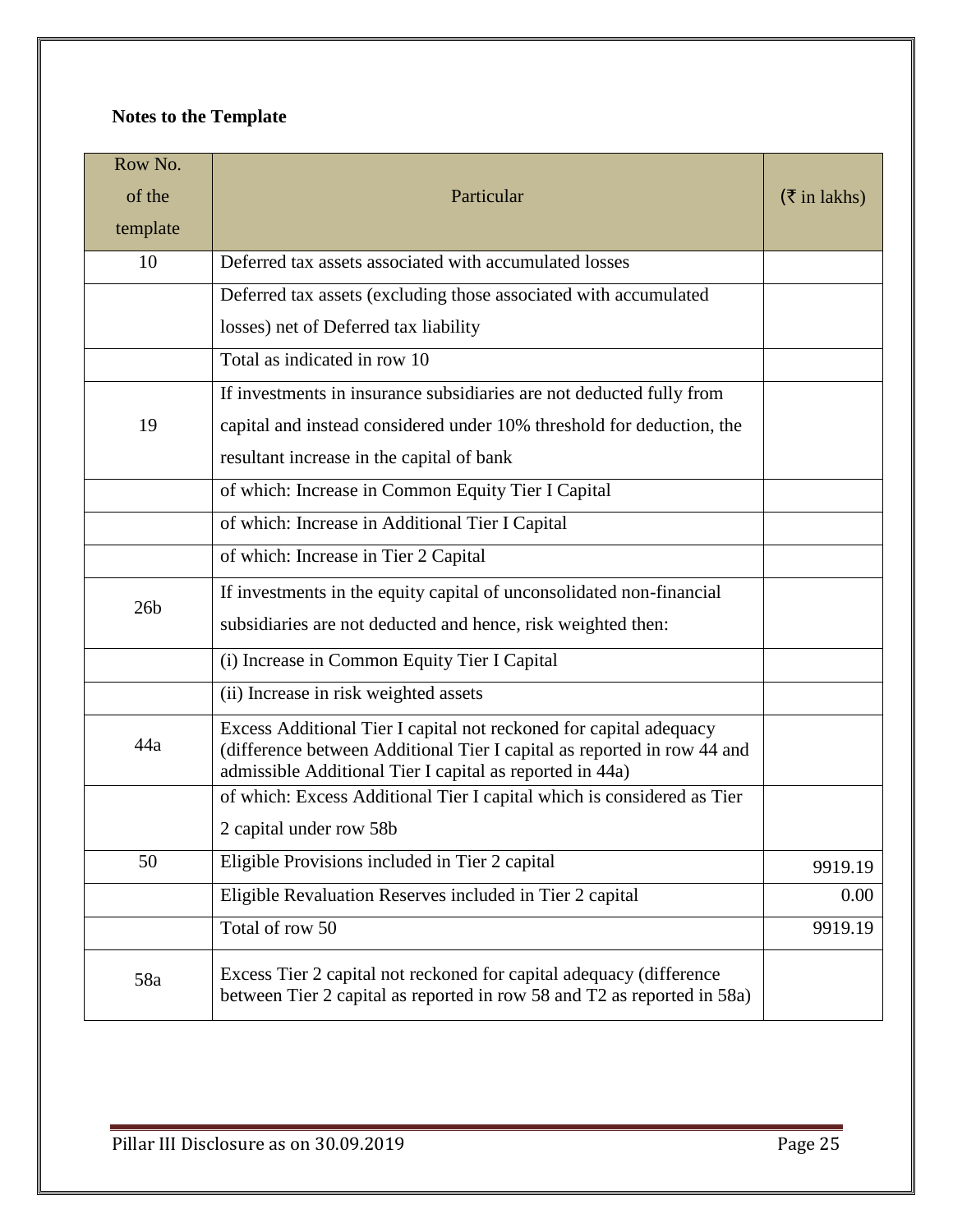| S.No           | <b>Disclosure template for main</b><br>features of regulatory capital<br><b>instruments</b> | <b>Equity Shares</b>                                                                                             | <b>Series - VII (B)</b>                                                                                                              | <b>Series - VIII</b>                                                                                                                | <b>Series - IX</b>                                                                                                                       | <b>Series -X</b>                                                                                                                         |
|----------------|---------------------------------------------------------------------------------------------|------------------------------------------------------------------------------------------------------------------|--------------------------------------------------------------------------------------------------------------------------------------|-------------------------------------------------------------------------------------------------------------------------------------|------------------------------------------------------------------------------------------------------------------------------------------|------------------------------------------------------------------------------------------------------------------------------------------|
| 1              | <b>Issuer</b>                                                                               | <b>LVB</b>                                                                                                       | <b>LVB</b>                                                                                                                           | <b>LVB</b>                                                                                                                          | <b>LVB</b>                                                                                                                               | <b>LVB</b>                                                                                                                               |
| $\overline{2}$ | Unique identifier (e.g. CUSIP,<br>ISIN or Bloomberg identifier for<br>private placement)    | INE694C01018                                                                                                     | INE694C08047                                                                                                                         | INE694C08054                                                                                                                        | INE694C08062                                                                                                                             | INE694C08070                                                                                                                             |
| 3              | Governing $law(s)$ of the instrument                                                        | Companies Act,<br><b>SEBI</b> Regulations,<br>RBI Guidelines,<br>and other related<br>rules regulations<br>etc., | RBI Guidelines,<br><b>SEBI</b><br>Regulations,<br><b>Companies Act</b><br>and other related<br>rules regulations<br>etc.,            | RBI Guidelines,<br><b>SEBI</b><br>Regulations,<br><b>Companies Act</b><br>and other related<br>rules regulations<br>etc.,           | RBI Guidelines,<br><b>SEBI</b><br>Regulations,<br><b>Companies Act</b><br>and other related<br>rules regulations<br>etc.,                | RBI Guidelines,<br><b>SEBI</b><br>Regulations,<br><b>Companies Act</b><br>and other related<br>rules regulations<br>etc.,                |
|                | <b>Regulatory treatment</b>                                                                 |                                                                                                                  |                                                                                                                                      |                                                                                                                                     |                                                                                                                                          |                                                                                                                                          |
| $\overline{4}$ | <b>Transitional Basel III rules</b>                                                         | <b>Common Equity</b><br>Tier - I                                                                                 | Tier - II                                                                                                                            | Tier - II                                                                                                                           | Tier - II                                                                                                                                | Tier - II                                                                                                                                |
| $5^{\circ}$    | <b>Post-transitional Basel III rules</b>                                                    | <b>Common Equity</b><br>Tier - I                                                                                 | Eligible                                                                                                                             | Eligible                                                                                                                            | Eligible                                                                                                                                 | Eligible                                                                                                                                 |
| 6              | Eligible at solo/group/ group &<br>solo                                                     | Solo                                                                                                             | Solo                                                                                                                                 | Solo                                                                                                                                | Solo                                                                                                                                     | Solo                                                                                                                                     |
| $\overline{7}$ | Instrument type                                                                             | <b>Common Shares</b>                                                                                             | Unsecured<br>Redeemable Non<br>Convertible<br>Subordinated<br>(Tier-II) Bonds<br>in the nature of<br>Debentures (<br>Bonds) Series - | Unsecured Non<br>Convertible<br>Redeemable<br><b>Basel III</b><br>Compliant (<br>Tier-II) Bonds<br>in the nature of<br>Debentures ( | <b>Unsecured Non</b><br>Convertible<br>Redeemable<br><b>Basel III</b><br>Compliant (<br>Tier-II) Bonds<br>in the nature of<br>Debentures | <b>Unsecured Non</b><br>Convertible<br>Redeemable<br><b>Basel III</b><br>Compliant (Tier-<br>II) Bonds in the<br>nature of<br>Debentures |

# **Table DF-13: Main Features of Regulatory Capital Instruments**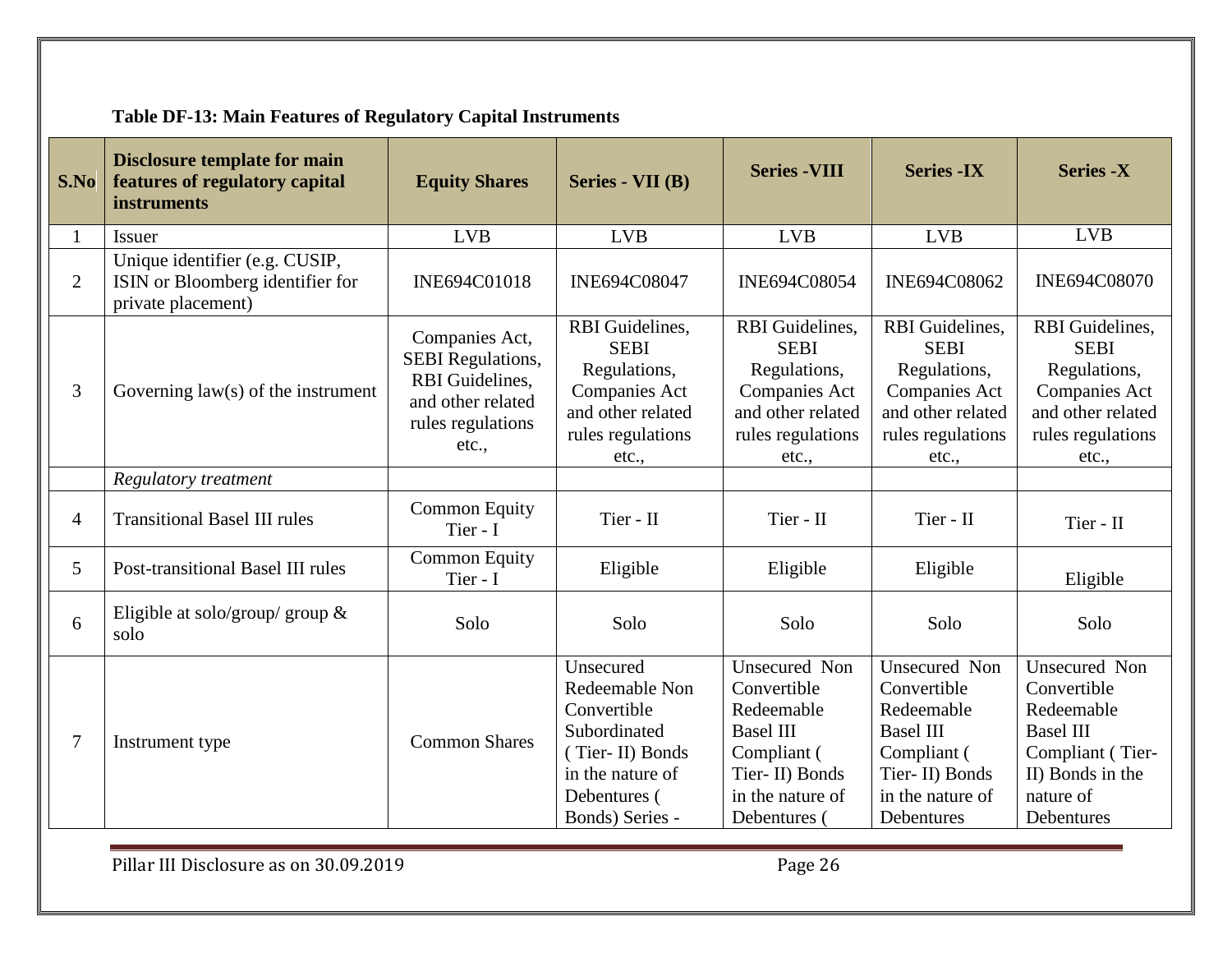|    |                                                                     |                               | $VII - Option - B$                                                                                                                               | Bonds) Series -<br><b>VIII</b>                                                                                                                   | (Bonds) Series -<br>IX                                                                                                                           | (Bonds) Series -<br>$\boldsymbol{\mathrm{X}}$                                                                                                    |
|----|---------------------------------------------------------------------|-------------------------------|--------------------------------------------------------------------------------------------------------------------------------------------------|--------------------------------------------------------------------------------------------------------------------------------------------------|--------------------------------------------------------------------------------------------------------------------------------------------------|--------------------------------------------------------------------------------------------------------------------------------------------------|
| 8  | Amount recognized in regulatory<br>capital ( $\bar{\tau}$ in lakhs) | 33671.38                      | 452.00                                                                                                                                           | 6248.00                                                                                                                                          | 14010.00                                                                                                                                         | 8000.00                                                                                                                                          |
| 9  | Par value of instrument<br>$(\overline{\xi}$ in lakhs)              | ₹ 10 per share                | 10.00                                                                                                                                            | 10.00                                                                                                                                            | 5.00                                                                                                                                             | 5.00                                                                                                                                             |
| 10 | Accounting classification                                           | <b>Shareholders</b><br>Equity | Liability                                                                                                                                        | Liability                                                                                                                                        | Liability                                                                                                                                        | Liability                                                                                                                                        |
| 11 | Original date of issuance                                           | <b>Various Dates</b>          | 10.02.2012                                                                                                                                       | 24.03.2014                                                                                                                                       | 30.09.2015                                                                                                                                       | 09.06.2017                                                                                                                                       |
| 12 | Perpetual or dated                                                  | Perpetual                     | Dated                                                                                                                                            | Dated                                                                                                                                            | Dated                                                                                                                                            | Dated                                                                                                                                            |
| 13 | Original maturity date                                              | No Maturity                   | 10.02.2022                                                                                                                                       | 24.03.2024                                                                                                                                       | 30.09.2025                                                                                                                                       | 09.06.2024                                                                                                                                       |
| 14 | Issuer call subject to prior<br>supervisory approval                | N <sub>o</sub>                |                                                                                                                                                  |                                                                                                                                                  |                                                                                                                                                  |                                                                                                                                                  |
| 15 | Optional call date, contingent call<br>dates and redemption amount  | <b>NA</b>                     | The bank has not<br>reserved any call<br>option to redeem<br>these bonds prior<br>to their maturity.<br>These bonds are<br>redeemable at<br>par. | The bank has not<br>reserved any call<br>option to redeem<br>these bonds prior<br>to their maturity.<br>These bonds are<br>redeemable at<br>par. | The bank has not<br>reserved any call<br>option to redeem<br>these bonds prior<br>to their maturity.<br>These bonds are<br>redeemable at<br>par. | The bank has not<br>reserved any call<br>option to redeem<br>these bonds prior<br>to their maturity.<br>These bonds are<br>redeemable at<br>par. |
| 16 | Subsequent call dates, if applicable                                | $\overline{\phantom{a}}$      | $\overline{\phantom{a}}$                                                                                                                         |                                                                                                                                                  |                                                                                                                                                  |                                                                                                                                                  |
|    | Coupons / dividends                                                 |                               |                                                                                                                                                  |                                                                                                                                                  |                                                                                                                                                  |                                                                                                                                                  |
| 17 | Fixed or floating dividend/coupon                                   |                               | Fixed                                                                                                                                            | Fixed                                                                                                                                            | Fixed                                                                                                                                            | Fixed                                                                                                                                            |
| 18 | Coupon rate and any related index                                   | $\overline{a}$                | 11.40%                                                                                                                                           | 11.80%                                                                                                                                           | 11.50%                                                                                                                                           | 10.70%                                                                                                                                           |
| 19 | Existence of a dividend stopper                                     | <b>NA</b>                     | N <sub>o</sub>                                                                                                                                   | N <sub>o</sub>                                                                                                                                   | N <sub>o</sub>                                                                                                                                   | N <sub>o</sub>                                                                                                                                   |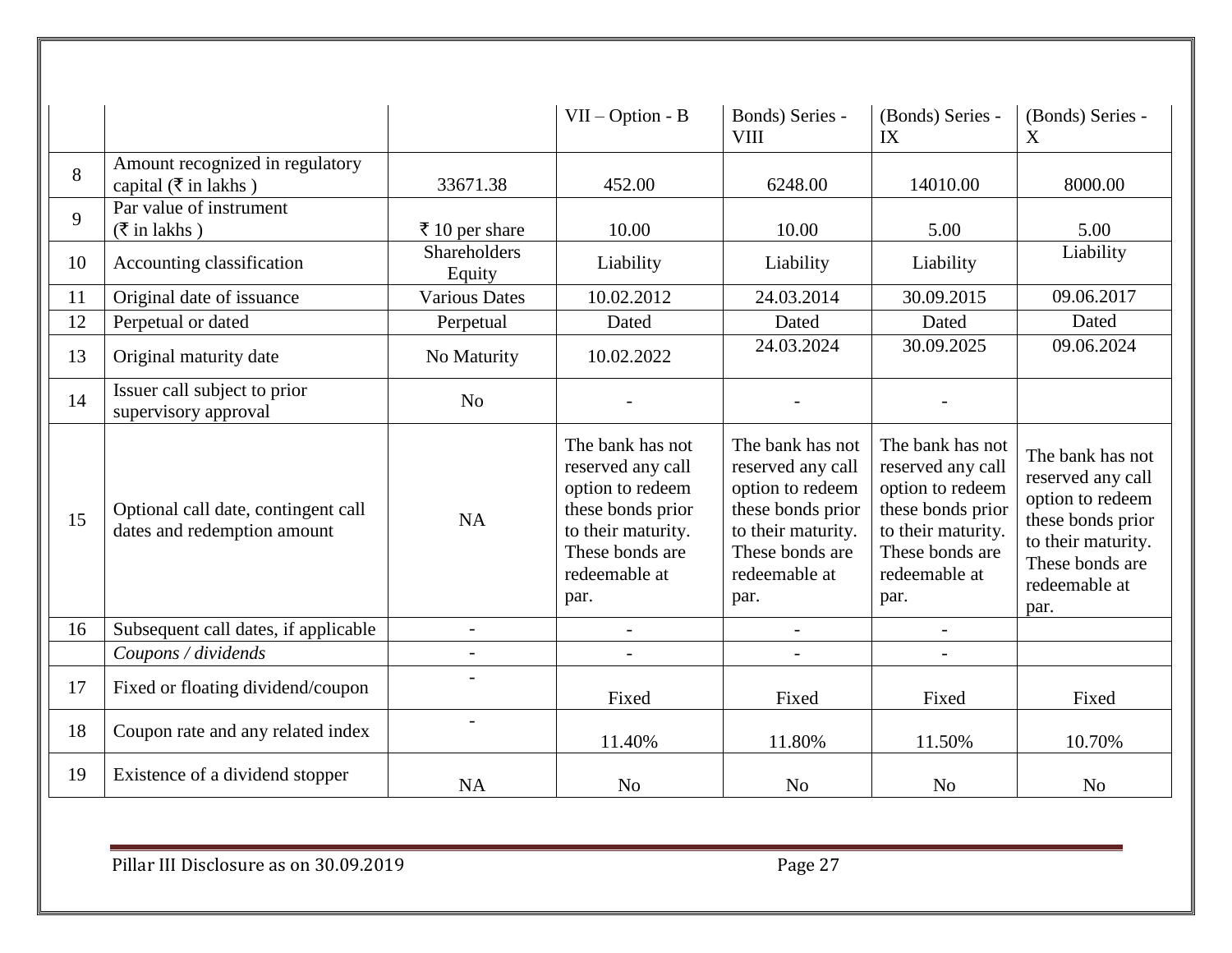| 20 | Fully discretionary, partially<br>discretionary or mandatory                                                           | <b>Fully Discretionary</b> | Mandatory                                                     | Mandatory                                                     | Mandatory                                                     | Mandatory                                                     |
|----|------------------------------------------------------------------------------------------------------------------------|----------------------------|---------------------------------------------------------------|---------------------------------------------------------------|---------------------------------------------------------------|---------------------------------------------------------------|
| 21 | Existence of step up or other<br>incentive to redeem                                                                   | N <sub>o</sub>             | N <sub>o</sub>                                                | N <sub>o</sub>                                                | N <sub>o</sub>                                                | N <sub>o</sub>                                                |
| 22 | Noncumulative or cumulative                                                                                            | Non-cumulative             | Cumulative                                                    | Cumulative                                                    | Cumulative                                                    | Cumulative                                                    |
| 23 | Convertible or non-convertible                                                                                         | <b>NA</b>                  | Non-convertible                                               | Non-convertible                                               | Non-convertible                                               | Non-convertible                                               |
| 24 | If convertible, conversion trigger(s)                                                                                  | <b>NA</b>                  | <b>NA</b>                                                     | <b>NA</b>                                                     | <b>NA</b>                                                     | <b>NA</b>                                                     |
| 25 | If convertible, fully or partially                                                                                     | <b>NA</b>                  | NA                                                            | NA                                                            | NA                                                            | NA                                                            |
| 26 | If convertible, conversion rate                                                                                        | NA                         | NA                                                            | NA                                                            | NA                                                            | NA                                                            |
| 27 | If convertible, mandatory or<br>optional conversion                                                                    | <b>NA</b>                  | <b>NA</b>                                                     | <b>NA</b>                                                     | <b>NA</b>                                                     | NA                                                            |
| 28 | If convertible, specify instrument<br>type convertible into                                                            | <b>NA</b>                  | <b>NA</b>                                                     | <b>NA</b>                                                     | <b>NA</b>                                                     | <b>NA</b>                                                     |
| 29 | If convertible, specify issuer of<br>instrument it converts into                                                       | <b>NA</b>                  | <b>NA</b>                                                     | <b>NA</b>                                                     | <b>NA</b>                                                     | NA                                                            |
| 30 | Write-down feature                                                                                                     | N <sub>o</sub>             | N <sub>o</sub>                                                | N <sub>o</sub>                                                | No                                                            | No                                                            |
| 31 | If write-down, write-down<br>trigger(s)                                                                                | <b>NA</b>                  | <b>NA</b>                                                     | <b>NA</b>                                                     | <b>NA</b>                                                     | <b>NA</b>                                                     |
| 32 | If write-down, full or partial                                                                                         | <b>NA</b>                  | <b>NA</b>                                                     | <b>NA</b>                                                     | <b>NA</b>                                                     | <b>NA</b>                                                     |
| 33 | If write-down, permanent or<br>temporary                                                                               | <b>NA</b>                  | <b>NA</b>                                                     | <b>NA</b>                                                     | <b>NA</b>                                                     | <b>NA</b>                                                     |
| 34 | If temporary write-down,<br>description of write-up mechanism                                                          | <b>NA</b>                  | <b>NA</b>                                                     | <b>NA</b>                                                     | <b>NA</b>                                                     | <b>NA</b>                                                     |
| 35 | Position in subordination hierarchy<br>in liquidation (specify instrument<br>type immediately senior to<br>instrument) | <b>NA</b>                  | All Depositors<br>and other<br>Creditor of the<br><b>Bank</b> | <b>All Depositors</b><br>and other<br>Creditor of the<br>Bank | All Depositors<br>and other<br>Creditor of the<br><b>Bank</b> | All Depositors<br>and other<br>Creditor of the<br><b>Bank</b> |
| 36 | Non-compliant transitioned<br>features                                                                                 |                            |                                                               |                                                               |                                                               |                                                               |
| 37 | If yes, specify non-compliant<br>features                                                                              |                            |                                                               |                                                               |                                                               |                                                               |
|    | Pillar III Disclosure as on 30.09.2019<br>Page 28                                                                      |                            |                                                               |                                                               |                                                               |                                                               |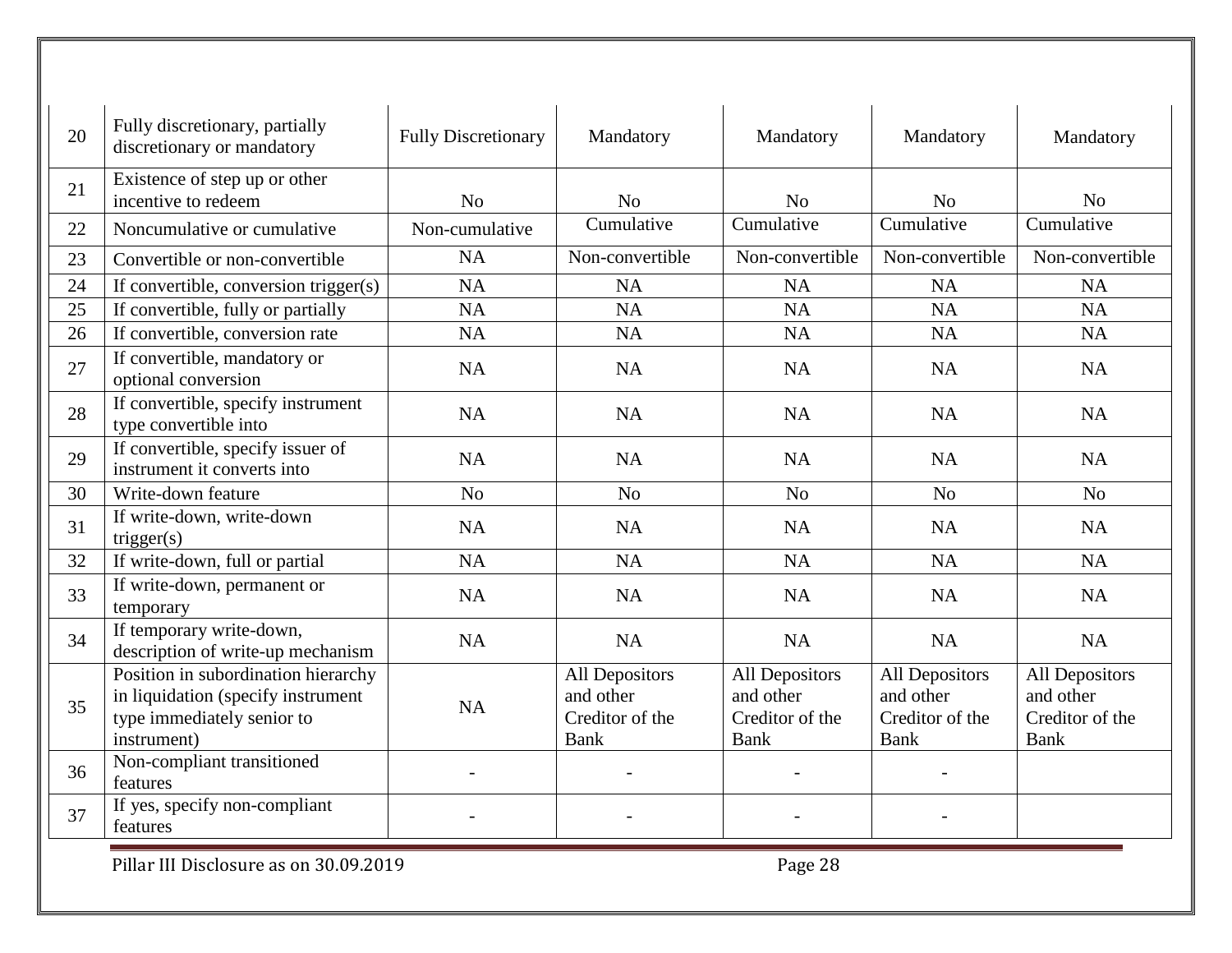| Table DF-14: Full Terms and Conditions of Regulatory Capital Instruments |  |
|--------------------------------------------------------------------------|--|
|--------------------------------------------------------------------------|--|

| Details of Tier II Capital (Banks - Regulatory Capital instruments) raised by the<br>Bank and the position as on 30.09.2019 |                                                |                                                |                                                |                                                |  |  |  |
|-----------------------------------------------------------------------------------------------------------------------------|------------------------------------------------|------------------------------------------------|------------------------------------------------|------------------------------------------------|--|--|--|
| <b>Instruments</b>                                                                                                          | Series - VII (B)                               | <b>Series-VIII</b>                             | <b>Series - IX</b>                             | <b>Series - X</b>                              |  |  |  |
| Date of Allotment                                                                                                           | 10.02.2012                                     | 24.03.2014                                     | 30.09.2015                                     | 09.06.2017                                     |  |  |  |
| Date of Redemption                                                                                                          | 10.02.2022                                     | 24.03.2024                                     | 30.09.2025                                     | 09.06.2024                                     |  |  |  |
| Rate of Interest                                                                                                            | 11.40%                                         | 11.80%                                         | 11.50%                                         | 10.70%                                         |  |  |  |
| Amount ( $\bar{\tau}$ in lakhs)                                                                                             | 5050.00                                        | 7810.00                                        | 14010.00                                       | 10000.00                                       |  |  |  |
| Nature of Instrument                                                                                                        | Bonds in<br>nature of<br>Debentures<br>(Bonds) | Bonds in<br>nature of<br>Debentures<br>(Bonds) | Bonds in<br>nature of<br>Debentures<br>(Bonds) | Bonds in<br>nature of<br>Debentures<br>(Bonds) |  |  |  |
| <b>Amount Subscribed</b>                                                                                                    | 5050.00                                        | 7810.00                                        | 14010.00                                       | 10000.00                                       |  |  |  |
| $(\bar{\tau}$ in lakhs)<br>Face Value of the Bond                                                                           | Lakhs<br>10.00 lakhs                           | Lakhs<br>10.00 lakhs                           | Lakhs<br>5.00 lakhs                            | Lakhs<br>5.00 lakhs                            |  |  |  |
| Issuance, Trading and<br>Listing                                                                                            | <b>NSE</b>                                     | <b>NSE</b>                                     | <b>NSE</b>                                     | <b>NSE</b>                                     |  |  |  |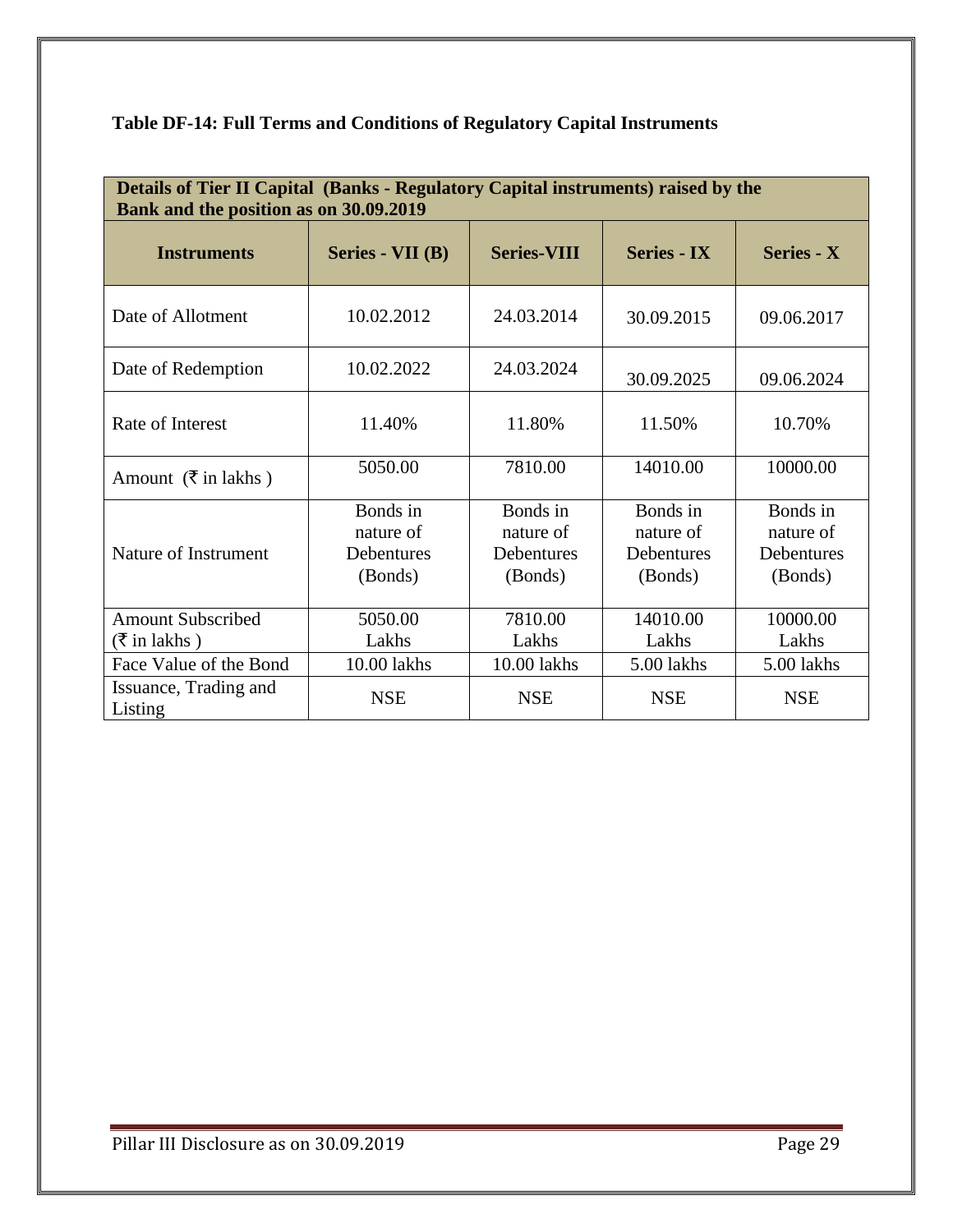# **Leverage Ratio (Solo) (**` **in lakhs)**

|                       | Table DF 18 - Leverage Ratio Common Disclosure Template                             |                |  |  |  |  |  |
|-----------------------|-------------------------------------------------------------------------------------|----------------|--|--|--|--|--|
|                       | <b>Item</b>                                                                         | Leverage ratio |  |  |  |  |  |
|                       |                                                                                     | framework      |  |  |  |  |  |
|                       | <b>On-Balance Sheet Exposure</b>                                                    |                |  |  |  |  |  |
| $\mathbf{1}$          | 1 On-balance sheet items (excluding derivatives and SFTs, but including             | 3148794.90     |  |  |  |  |  |
|                       | collateral)                                                                         |                |  |  |  |  |  |
| $\overline{2}$        | (Asset amounts deducted in determining Basel III Tier 1 capital)                    | 3845.46        |  |  |  |  |  |
| 3                     | Total on-balance sheet exposures (excluding derivatives and SFTs) (sum of           | 3144949.44     |  |  |  |  |  |
|                       | lines $1$ and $2$ )                                                                 |                |  |  |  |  |  |
|                       | <b>Derivative Exposure</b>                                                          |                |  |  |  |  |  |
| $\overline{4}$        | Replacement cost associated with all derivatives transactions (i.e. net of eligible |                |  |  |  |  |  |
|                       | cash variation margin)                                                              |                |  |  |  |  |  |
| 5                     | Add-on amounts for PFE associated with all derivatives                              | 13487.46       |  |  |  |  |  |
|                       | transactions                                                                        |                |  |  |  |  |  |
| 6                     | Gross-up for derivatives collateral provided where deducted from the balance        |                |  |  |  |  |  |
|                       | sheet assets pursuant to the operative accounting                                   |                |  |  |  |  |  |
|                       | framework                                                                           |                |  |  |  |  |  |
| $\overline{7}$        | (Deductions of receivables assets for cash variation margin                         |                |  |  |  |  |  |
|                       | provided in derivatives transactions)                                               |                |  |  |  |  |  |
| $8\,$                 | (Exempted CCP leg of client-cleared trade exposures)                                |                |  |  |  |  |  |
| 9                     | Adjusted effective notional amount of written credit derivatives                    |                |  |  |  |  |  |
| 10                    | (Adjusted effective notional offsets and add-on deductions for                      |                |  |  |  |  |  |
|                       | written credit derivatives)                                                         |                |  |  |  |  |  |
| 11                    | Total derivative exposures (sum of lines 4 to 10)                                   | 13487.46       |  |  |  |  |  |
|                       | <b>Securities Financing Transaction Exposures</b>                                   |                |  |  |  |  |  |
| 12                    | Gross SFT assets (with no recognition of netting), after adjusting for sale         |                |  |  |  |  |  |
|                       | accounting transactions                                                             |                |  |  |  |  |  |
| 13                    | (Netted amounts of cash payables and cash receivables of gross SFT assets)          |                |  |  |  |  |  |
| 14                    | CCR exposure for SFT assets                                                         |                |  |  |  |  |  |
| $\overline{15}$       | Agent transaction exposures                                                         |                |  |  |  |  |  |
| 16                    | Total securities financing transaction exposures<br>(sum of lines $12$ to $15$ )    |                |  |  |  |  |  |
|                       | <b>Other off-balance sheet exposures</b>                                            |                |  |  |  |  |  |
| 17                    | Off-balance sheet exposure at gross notional amount                                 | 178963.96      |  |  |  |  |  |
| 18                    | (Adjustments for conversion to credit equivalent amounts)                           | 77323.36       |  |  |  |  |  |
| 19                    | Off-balance sheet items (sum of lines 17 and 18)                                    | 101640.60      |  |  |  |  |  |
|                       | <b>Capital and total exposures</b>                                                  |                |  |  |  |  |  |
| 20                    | Tier 1 Capital                                                                      | 57987.54       |  |  |  |  |  |
| 21                    | Total exposures (sum of lines 3,11,16 and 19)                                       | 3260077.50     |  |  |  |  |  |
| <b>Leverage Ratio</b> |                                                                                     |                |  |  |  |  |  |
| 22                    | Basel III leverage ratio (%)                                                        | 1.78%          |  |  |  |  |  |